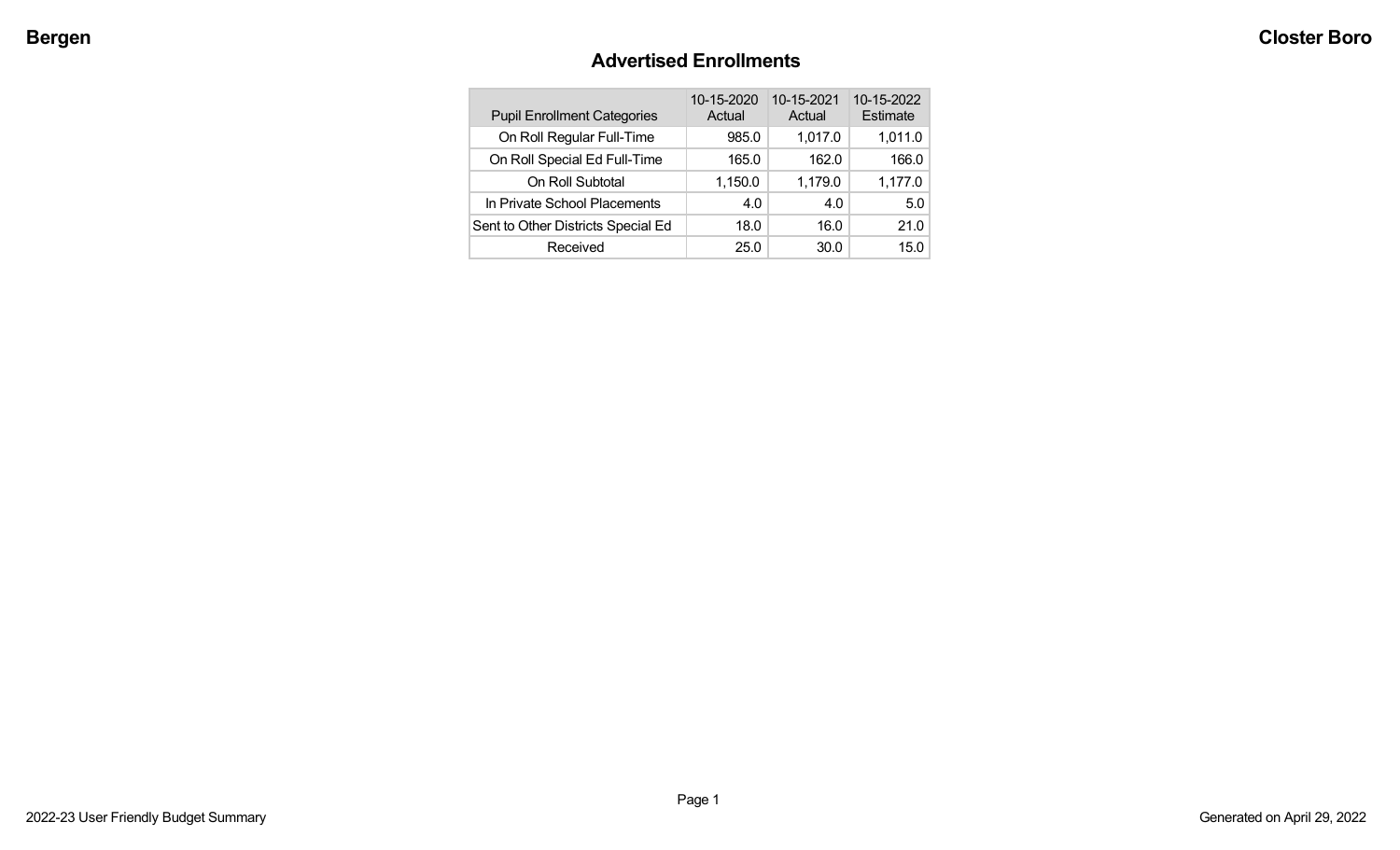#### **Advertised Revenues**

| <b>Budget Category</b>                           | Description                                                                |         | 2020-21<br>Actual | 2021-22<br>Revised    | 2022-23<br>Proposed |
|--------------------------------------------------|----------------------------------------------------------------------------|---------|-------------------|-----------------------|---------------------|
|                                                  | Local Tax Levy                                                             | 10-1210 | 20,517,275        | 21,041,740 21,480,748 |                     |
|                                                  | <b>Total Tuition</b>                                                       | 10-1300 | 383,966           | 270,525               | 224,150             |
|                                                  | <b>Unrestricted Miscellaneous Revenues</b>                                 | 10-1XXX | 107,801           | 27,000                | 27,000              |
| <b>General Fund Revenues from Local Sources</b>  | Interest Earned on Maintenance Reserve                                     | 10-1XXX | $\mathbf 0$       | $\Omega$              | 150                 |
|                                                  | Interest Earned on Capital Reserve Funds                                   | 10-1XXX | $\Omega$          | 1,000                 | 850                 |
|                                                  | <b>Other Restricted Miscellaneous Revenues</b>                             | 10-1XXX | 8,611             | 0                     | $\Omega$            |
|                                                  | <b>Total Revenues from Local Sources</b>                                   |         | 21,017,653        | 21,340,265 21,732,898 |                     |
|                                                  | <b>Categorical Transportation Aid</b>                                      | 10-3121 | 93,632            | 93,632                | 93,632              |
|                                                  | <b>Extraordinary Aid</b>                                                   | 10-3131 | 561,713           | $\mathbf{0}$          | $\Omega$            |
| <b>General Fund Revenues from State Sources</b>  | <b>Categorical Special Education Aid</b>                                   | 10-3132 | 639,108           | 839,510               | 1,055,942           |
|                                                  | <b>Categorical Security Aid</b>                                            | 10-3177 | 91,347            | 91,347                | 91,347              |
|                                                  | <b>Other State Aids</b>                                                    | 10-3XXX | 14,557            | $\mathbf{0}$          | $\mathbf{0}$        |
|                                                  | <b>Total Revenues from State Sources</b>                                   |         | 1,400,357         | 1,024,489             | 1,240,921           |
|                                                  | <b>Budgeted Fund Balance-Operating Budget</b>                              | 10-303  | $\overline{0}$    | 1,076,270             | 520,514             |
|                                                  | Withdrawal from Capital Reserve for Excess Cost and Other Capital Projects | 10-309  | $\mathbf{0}$      | 510,000               | 570,000             |
| <b>General Fund Revenues from Other Sources</b>  | Withdrawal from Maintenance Reserve                                        | 10-310  | $\Omega$          | $\mathbf{0}$          | 100,000             |
|                                                  | <b>Transfers from Other Funds</b>                                          | 10-5200 | 7,043             | 0                     | $\Omega$            |
|                                                  | <b>Adjustment for Prior Year Encumbrances</b>                              |         | 0                 | 667,134               | $\Omega$            |
|                                                  | Actual Revenues (Over)/Under Expenditures                                  |         | $-2,210,109$      | $\Omega$              | $\Omega$            |
| <b>General Fund Revenues</b>                     | <b>Total Operating Budget</b>                                              |         | 20,214,944        | 24,618,158 24,164,333 |                     |
|                                                  | <b>Student Activity Fund Revenue</b>                                       | 20-1760 | 15,253            | 500                   | 500                 |
| Special Revenue Fund Revenues from Local Sources | Scholarship Fund Revenue                                                   | 20-1770 | 2                 | 0                     | $\mathbf{0}$        |
|                                                  | <b>Other Revenue from Local Sources</b>                                    | 20-1XXX | 66,764            | 0                     | $\Omega$            |
|                                                  | <b>Total Revenues from Local Sources</b>                                   | 20-1XXX | 82,019            | 500                   | 500                 |
|                                                  | SDA Emergent Needs and Capital Maintenance In School Districts             | 20-3257 | $\Omega$          | 26,648                | $\Omega$            |
| Special Revenue Fund Revenues from State Sources | <b>Other Restricted Entitlements</b>                                       | 20-32XX | 1,127             | 4,717                 | 3,538               |
|                                                  | <b>Total Revenues from State Sources</b>                                   |         | 1,127             | 31,365                | 3,538               |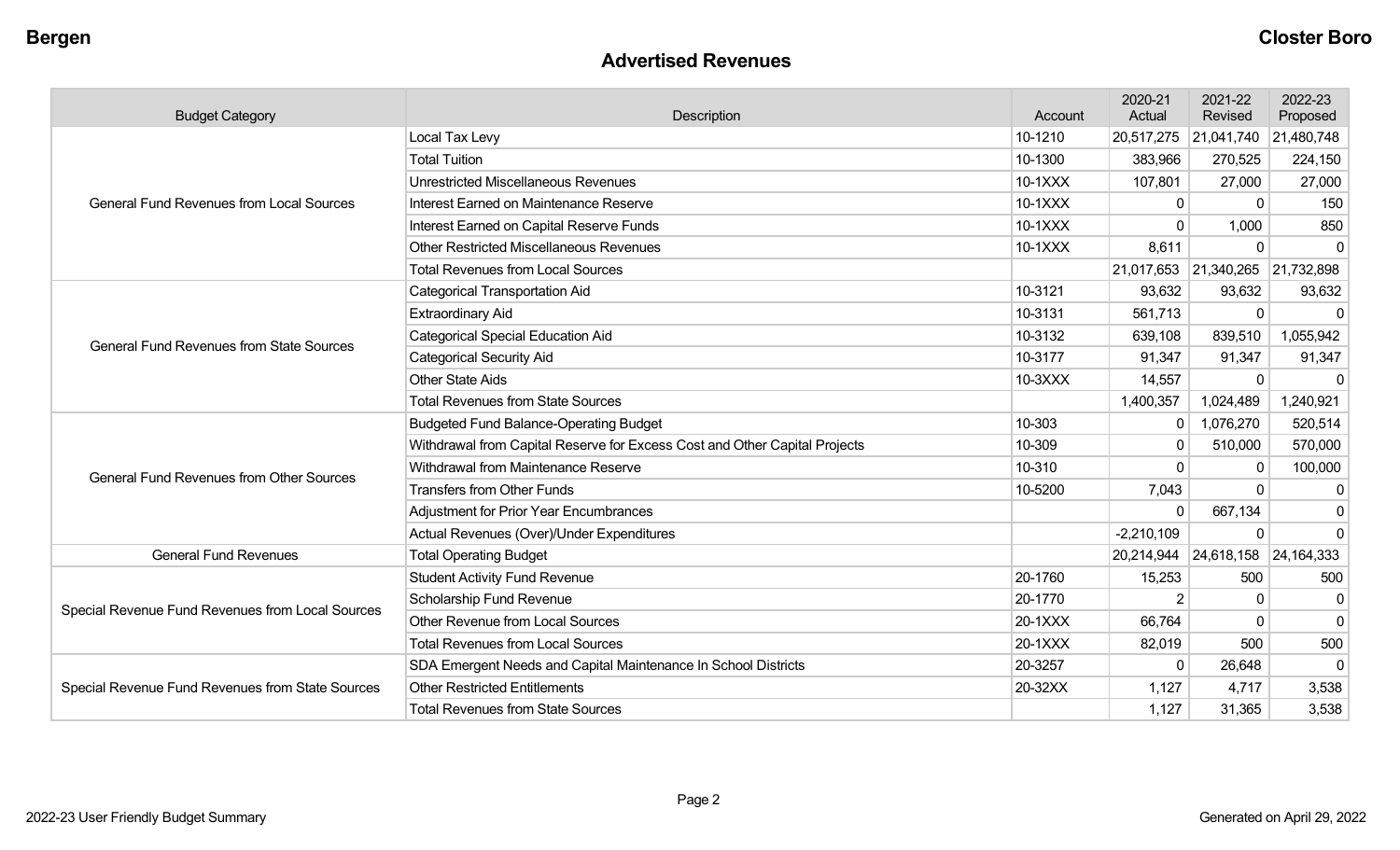#### **Advertised Revenues**

| <b>Budget Category</b>                             | Description                                                                            | Account      | 2020-21<br>Actual | 2021-22<br>Revised               | 2022-23<br>Proposed |
|----------------------------------------------------|----------------------------------------------------------------------------------------|--------------|-------------------|----------------------------------|---------------------|
|                                                    | Title I<br>20-4411-4416                                                                |              | 107,831           | 50,752                           | 20,300              |
|                                                    | <b>ARP-IDEA Preschool</b>                                                              | 20-4409      | 0                 | 4,283                            |                     |
|                                                    | <b>ARP-IDEA Basic</b>                                                                  | 20-4419      | 0                 | 50,137                           | $\Omega$            |
|                                                    | IDEA Part B (Handicapped)                                                              | 20-4420-4429 | 269,496           | 263,853                          | 197,889             |
|                                                    | ARP-ESSER Subgrant-Accelerated Learning Coaching and Educator Support Grant            | 20-4541      | 0                 | $\mathbf 0$                      | 100,598             |
|                                                    | ARP-ESSER Subgrant-Evidence-Based Summer Learning and Enrichment Activities Grant      | 20-4542      | 0                 | 0                                | 40,000              |
|                                                    | ARP-ESSER Subgrant-Evidence-Based Comprehensive Beyond the School Day Activities Grant | 20-4543      | 0                 | $\Omega$                         | 40,000              |
| Special Revenue Fund Revenues from Federal Sources | <b>ARP-ESSER</b>                                                                       | 20-4540      | 0                 | 510,172                          | 255,624             |
|                                                    | <b>CARES Act Education Stabilization Fund</b>                                          |              | 106,687           | $\mathbf{0}$                     | 0                   |
|                                                    | Coronavirus Relief Fund (CRF)                                                          | 20-4532      | 30,905            | 0                                | $\Omega$            |
|                                                    | <b>CRRSA Act-ESSER II</b>                                                              | 20-4534      | 0                 | 217,572                          | 123,170             |
|                                                    | <b>CRRSA Act-Learning Acceleration Grant</b>                                           | 20-4535      | 0                 | 25,000                           | $\Omega$            |
|                                                    | Other                                                                                  | 20-4XXX      | 348               | $\Omega$                         |                     |
|                                                    | <b>CRRSA Act-Mental Health Grant</b>                                                   | 20-4536      | 0                 | 45,000                           | $\Omega$            |
|                                                    | <b>Total Revenues from Federal Sources</b>                                             |              | 515,267           | 1,166,769                        | 777,581             |
| Special Revenue Fund Revenues                      | <b>Total Grants and Entitlements</b>                                                   |              | 675,009           | 1,198,634                        | 781,619             |
| Debt Service Fund Revenues from Local Sources      | Local Tax Levy                                                                         | 40-1210      | 295,380           | 289,035                          | 282,690             |
|                                                    | <b>Total Revenues from Local Sources</b>                                               |              | 295,380           | 289,035                          | 282,690             |
| Debt Service Fund Revenues from Other Sources      | <b>Total Local Repayment of Debt</b>                                                   |              | 295,380           | 289,035                          | 282,690             |
| <b>Debt Service Fund Revenues</b>                  | <b>Total Repayment of Debt</b>                                                         |              | 295,380           | 289,035                          | 282,690             |
| All Fund Revenues                                  | <b>Total Revenues/Sources</b>                                                          |              | 21,185,333        | 26,105,827                       | 25,228,642          |
| <b>Revenues Net of Transfers</b>                   | <b>Total Revenues/Sources Net of Transfers</b>                                         |              |                   | 21,185,333 26,105,827 25,228,642 |                     |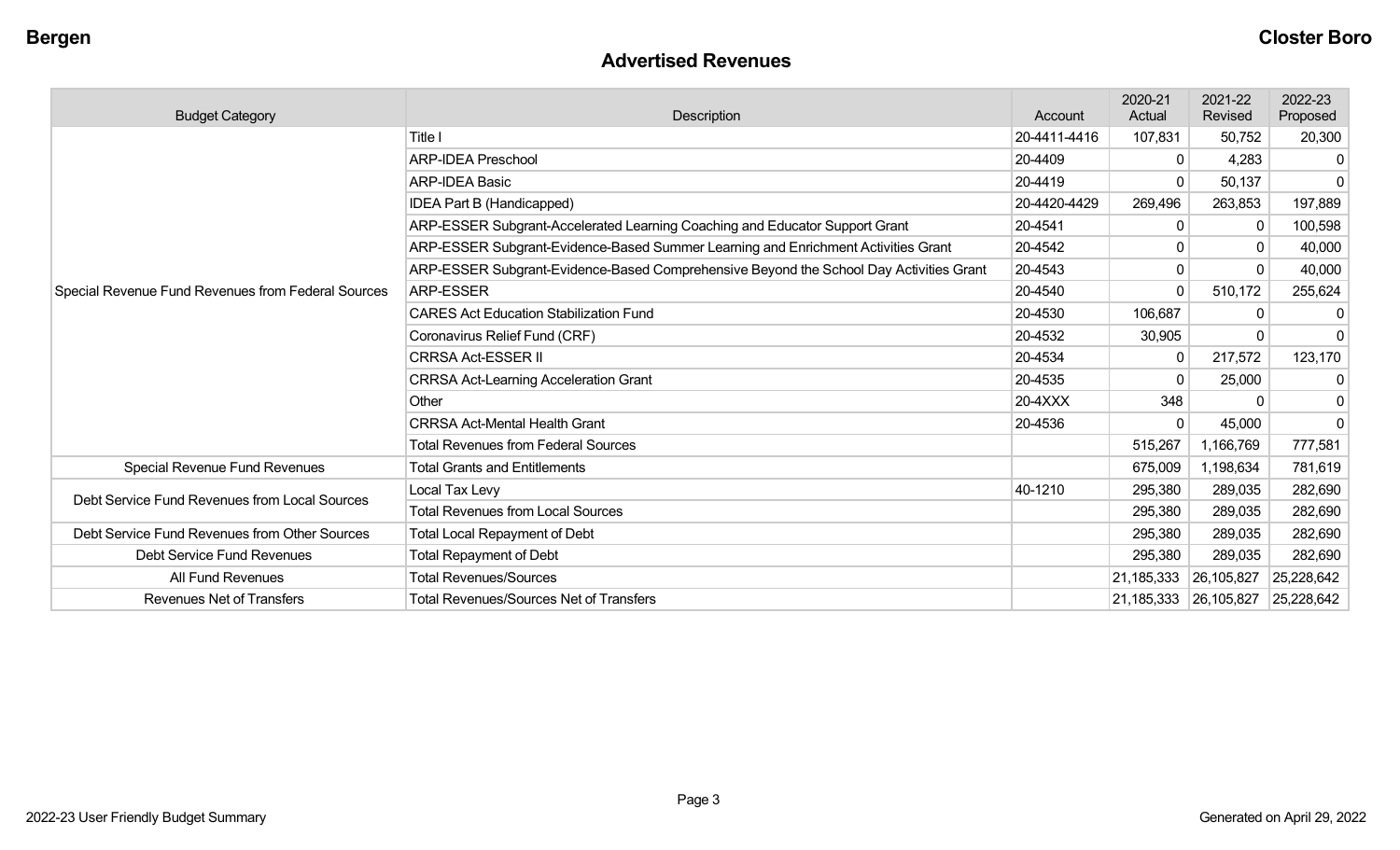## **Advertised Appropriations**

| <b>Budget Category</b>                               | Description                                                                        | Account        | 2020-21<br>Actual | 2021-22<br>Revised               | 2022-23<br>Proposed |
|------------------------------------------------------|------------------------------------------------------------------------------------|----------------|-------------------|----------------------------------|---------------------|
|                                                      | Regular Programs-Instruction                                                       | 11-1XX-100-XXX | 6,920,448         | 7,499,444                        | 7,204,637           |
|                                                      | <b>Special Education-Instruction</b>                                               | 11-2XX-100-XXX | 1,974,893         | 2,287,837                        | 2,282,439           |
|                                                      | <b>Basic Skills/Remedial-Instruction</b>                                           | 11-230-100-XXX | 482,728           | 509,866                          | 574,172             |
| <b>General Fund Current Expenses for Instruction</b> | <b>Bilingual Education-Instruction</b>                                             | 11-240-100-XXX | 354,132           | 376,821                          | 365,058             |
|                                                      | School-Sponsored Cocurricular or Extracurricular Activities-Instruction            | 11-401-100-XXX | 18,080            | 65,417                           | 67,353              |
|                                                      | School-Sponsored Athletics-Instruction                                             | 11-402-100-XXX | 8,993             | 39,495                           | 32,800              |
|                                                      | Summer School                                                                      | 11-422-XXX-XXX | 13,536            | 39,950                           | 43,000              |
|                                                      | Undistributed Expenditures-Instruction (Tuition)                                   | 11-000-100-XXX | 1,488,536         | 2,032,651                        | 2,036,367           |
|                                                      | Undistributed Expenditures-Attendance and Social Work                              | 11-000-211-XXX | 48,413            | 86,835                           | 89,496              |
|                                                      | Undistributed Expenditures-Health Services                                         | 11-000-213-XXX | 195,850           | 203,812                          | 208,535             |
|                                                      | Undistributed Expenditures-Speech, OT, PT and Related Services                     | 11-000-216-XXX | 252,742           | 327,594                          | 424,627             |
|                                                      | Undistributed Expenditures-Other Support Services, Students-Extraordinary Services | 11-000-217-XXX | 547,836           | 1,131,328                        | 1,090,170           |
|                                                      | Undistributed Expenditures-Guidance                                                | 11-000-218-XXX | 176,796           | 191,931                          | 278,793             |
|                                                      | Undistributed Expenditures-Child Study Teams                                       | 11-000-219-XXX | 603,229           | 651,246                          | 627,675             |
|                                                      | Undistributed Expenditures-Improvement of Instruction Services                     | 11-000-221-XXX | 150,104           | 179,576                          | 172,420             |
| General Fund Current Expenses for Support Services   | Undistributed Expenditures-Education Media Services/Library                        | 11-000-222-XXX | 179,302           | 197,425                          | 204,904             |
|                                                      | Undistributed Expenditures-Instructional Staff Training Services                   | 11-000-223-XXX | 26,488            | 69,800                           | 67,300              |
|                                                      | Undistributed Expenditures-Support Services-General Administration                 | 11-000-230-XXX | 414,629           | 481,592                          | 469,056             |
|                                                      | Undistributed Expenditures-Support Services-School Administration                  | 11-000-240-XXX | 738,649           | 794,591                          | 784,992             |
|                                                      | Undistributed Expenditures-Central Services                                        | 11-000-251-XXX | 387,896           | 421,204                          | 413,462             |
|                                                      | Undistributed Expenditures-Administrative InformationTechnology                    | 11-000-252-XXX | 156,737           | 172,654                          | 174,436             |
|                                                      | Undistributed Expenditures-Operation and Maintenance of Plant Services             | 11-000-26X-XXX | 1,345,249         | 1,847,909                        | 1,802,998           |
|                                                      | Undistributed Expenditures-Student Transportation Services                         | 11-000-270-XXX | 232,854           | 412,516                          | 412,540             |
|                                                      | Personal Services-Employee Benefits                                                | 11-XXX-XXX-2XX | 3,074,504         | 3,483,984                        | 3,707,162           |
|                                                      | <b>Total Undistributed Expenditures</b>                                            |                | 10,019,814        | 12,686,648                       | 12,964,933          |
| General Fund Current Expenses for Increased Reserves | Interest Earned on Maintenance Reserve                                             | 10-606         | 0                 |                                  | 150                 |
| <b>General Fund Current Expenses</b>                 | <b>Total General Current Expense</b>                                               |                |                   | 19,792,624 23,505,478 23,534,542 |                     |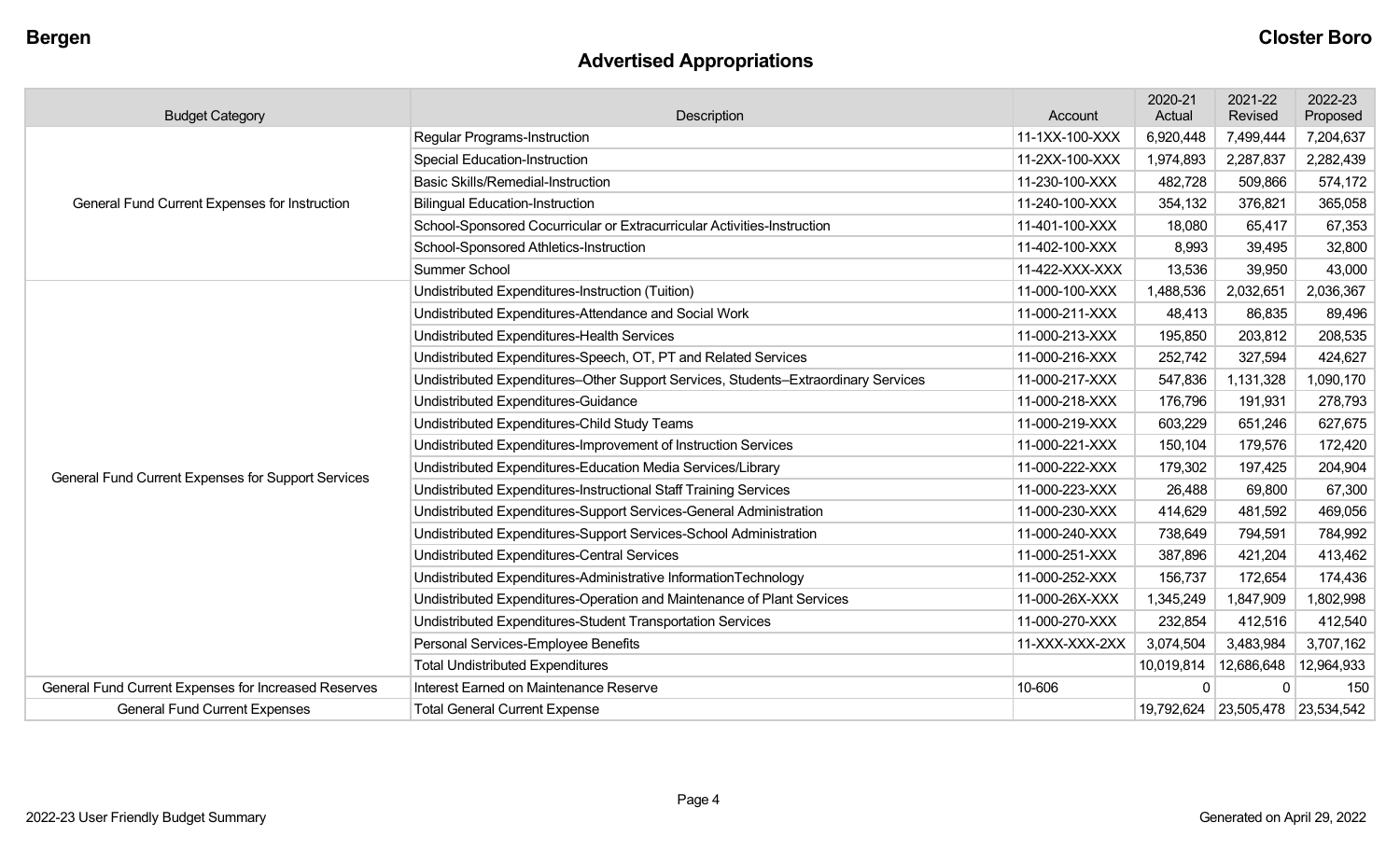## **Advertised Appropriations**

| <b>Budget Category</b>                                       | Description                                                                               | Account        | 2020-21<br>Actual | 2021-22<br>Revised    | 2022-23<br>Proposed |
|--------------------------------------------------------------|-------------------------------------------------------------------------------------------|----------------|-------------------|-----------------------|---------------------|
|                                                              | Equipment                                                                                 | 12-XXX-XXX-730 | 241,628           | 241,909               | 44,000              |
| <b>Capital Outlay</b>                                        | <b>Facilities Acquisition and Construction Services</b>                                   | 12-000-400-XXX | 180,692           | 869,771               | 584,941             |
|                                                              | Interest Deposit to Capital Reserve                                                       | 10-604         | 0                 | 1,000                 | 850                 |
|                                                              | <b>Total Capital Outlay</b>                                                               |                | 422,320           | 1,112,680             | 629,791             |
| <b>General Fund Expenses and Transfers</b>                   | <b>General Fund Grand Total</b>                                                           |                | 20,214,944        | 24,618,158 24,164,333 |                     |
| Special Revenue Fund Expenses for Grants and<br>Entitlements | Local Projects                                                                            | 20-XXX-XXX-XXX | 66,764            | $\Omega$              | $\mathbf{0}$        |
|                                                              | Nonpublic Textbooks                                                                       | 20-XXX-XXX-XXX | 489               | 1,681                 | 1,309               |
| Special Revenue Fund Expenses for Other State Projects       | Nonpublic Handicapped Services                                                            | 20-XXX-XXX-XXX | 638               | 1,860                 | 1,288               |
|                                                              | Nonpublic Technology Initiative                                                           | 20-XXX-XXX-XXX | $\mathbf{0}$      | 1,176                 | 941                 |
|                                                              | SDA Emergent Needs and Capital Maintenance In School Districts                            | 20-492-XXX-XXX | $\mathbf 0$       | 26,648                | $\mathbf 0$         |
| Special Revenue Fund Expenses for State Projects             | <b>Total State Projects</b>                                                               | 20-XXX-XXX-XXX | 1,127             | 31,365                | 3,538               |
|                                                              | Title I                                                                                   | 20-XXX-XXX-XXX | 107,831           | 50,752                | 20,300              |
|                                                              | IDEA Part B (Handicapped)                                                                 | 20-XXX-XXX-XXX | 269,496           | 263,853               | 197,889             |
|                                                              | <b>ARP-IDEA Basic Grant Program</b>                                                       | 20-223-xxx-xxx | 0                 | 50,137                | $\overline{0}$      |
|                                                              | <b>ARP-IDEA Preschool Grant Program</b>                                                   | 20-224-XXX-XXX | $\Omega$          | 4,283                 | $\overline{0}$      |
|                                                              | <b>CARES Act Education Stabilization Fund</b>                                             | 20-477-XXX-XXX | 106,687           | $\mathbf{0}$          | $\overline{0}$      |
|                                                              | Coronavirus Relief Fund (CRF) Grant Program                                               | 20-479-XXX-XXX | 30,905            | $\Omega$              | $\pmb{0}$           |
|                                                              | Nonpublic Technology Funds Under CRF                                                      | 20-482-xxx-xxx | 348               | $\Omega$              | $\overline{0}$      |
| Special Revenue Fund Expenses for Federal Projects           | CRRSA Act-ESSER II Grant Program                                                          | 20-483-XXX-XXX | $\mathbf 0$       | 217,572               | 123,170             |
|                                                              | <b>CRRSA Act-Learning Acceleration Grant Program</b>                                      | 20-484-XXX-XXX | $\mathbf 0$       | 25,000                | $\mathbf 0$         |
|                                                              | CRRSA Act-Mental Health Grant Program                                                     | 20-485-xxx-xxx | $\mathbf 0$       | 45,000                | $\Omega$            |
|                                                              | <b>ARP-ESSER Grant Program</b>                                                            | 20-487-XXX-XXX | $\mathbf{0}$      | 510,172               | 255,624             |
|                                                              | ARP-ESSER Subgrant Accelerated Learning Coaching and Educator Support Grant               | 20-488-xxx-xxx | 0                 | $\mathbf{0}$          | 100,598             |
|                                                              | ARP-ESSER Subgrant Evidence-Based Summer Learning and Enrichment Activities Grant         | 20-489-xxx-xxx | 0                 | $\Omega$              | 40,000              |
|                                                              | ARP-ESSER Subgrant Evidence-Based Comprehensive Beyond the School Day Activities<br>Grant | 20-490-XXX-XXX | $\Omega$          | $\Omega$              | 40,000              |
|                                                              | <b>Total Federal Projects</b>                                                             | 20-XXX-XXX-XXX | 515,267           | 1,166,769             | 777,581             |
| <b>Special Revenue Fund Expenses</b>                         | <b>Total Special Revenue Funds</b>                                                        |                | 675,009           | 1,198,634             | 781,619             |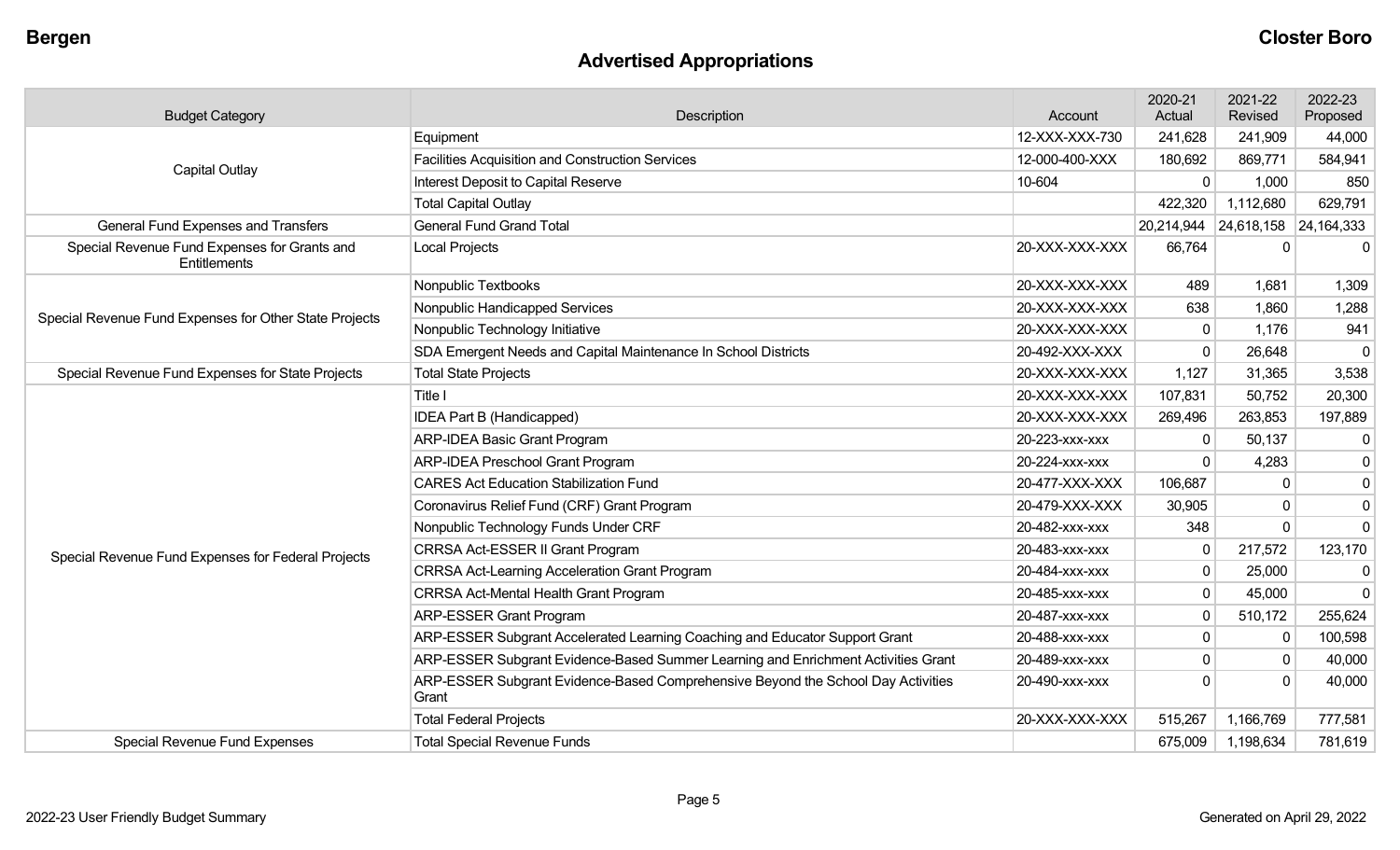## **Advertised Appropriations**

| <b>Budget Category</b>           | Description                                | Account        | 2020-21<br>Actual     | 2021-22<br>Revised | 2022-23<br>Proposed |
|----------------------------------|--------------------------------------------|----------------|-----------------------|--------------------|---------------------|
| Debt Service Fund Expenses       | <b>Total Regular Debt Service</b>          | 40-701-510-XXX | 295,380               | 289,035            | 282,690             |
|                                  | <b>Total Debt Service Funds</b>            |                | 295,380               | 289,035            | 282,690             |
| All Fund Expenses                | <b>Total Expenditures/Appropriations</b>   |                | 21,185,333 26,105,827 |                    | 25,228,642          |
| <b>Expenses Net of Transfers</b> | <b>Total Expenditures Net of Transfers</b> |                | 21,185,333 26,105,827 |                    | 25,228,642          |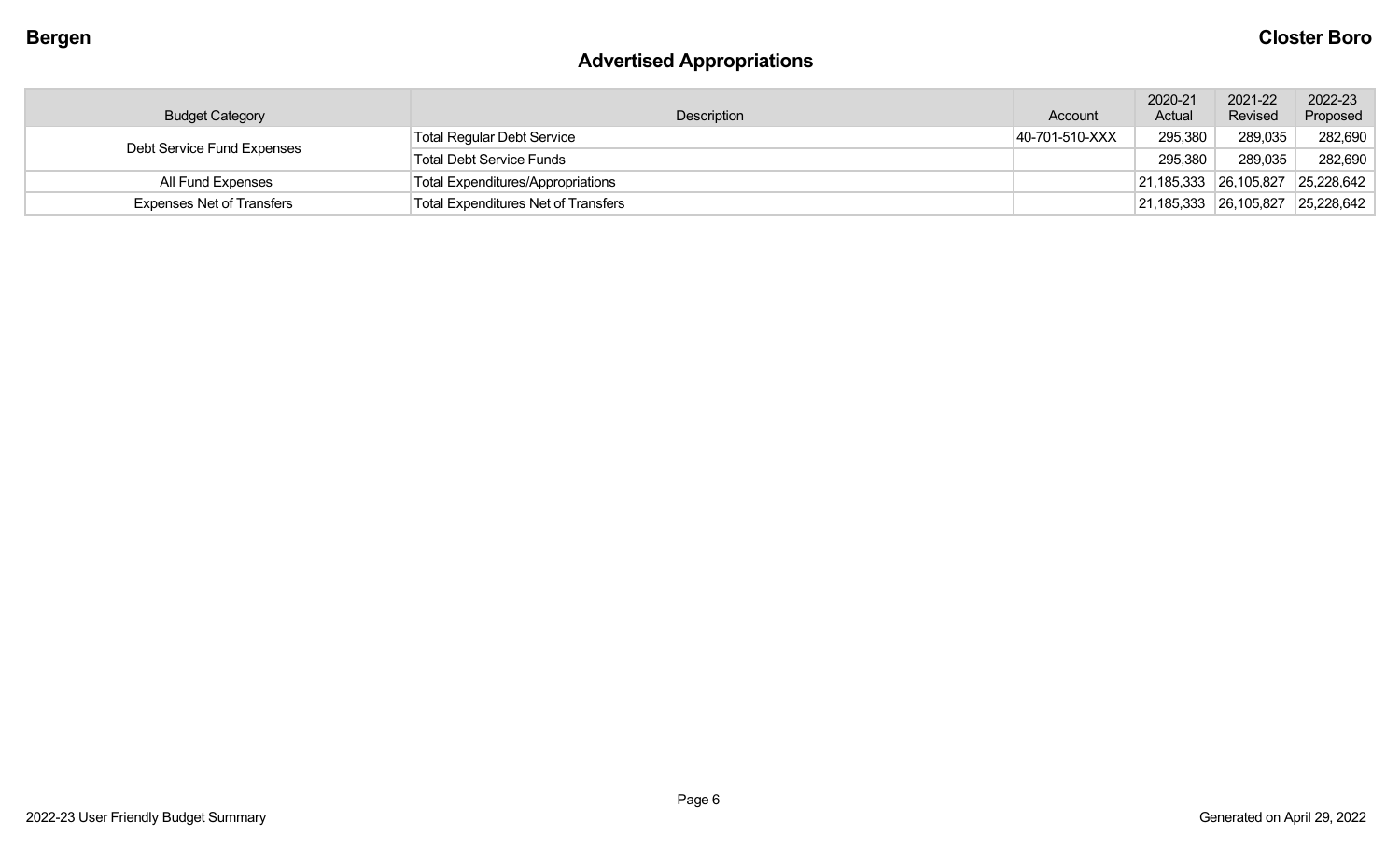## **Advertised Recapitulation of Balances**

| <b>Fund Balance Category</b>                   | <b>Budget Category</b>                                           | Audited<br><b>Balance</b><br>06/30/2020 | Audited<br><b>Balance</b><br>06/30/2021 | Estimated<br><b>Balance</b><br>06/30/2022 | Estimated<br><b>Balance</b><br>06/30/2023 |
|------------------------------------------------|------------------------------------------------------------------|-----------------------------------------|-----------------------------------------|-------------------------------------------|-------------------------------------------|
| Unrestricted                                   | <b>General Operating Budget</b>                                  | 724,451                                 | 1,384,568                               | 808,298                                   | 787,784                                   |
|                                                | Repayment of Debt                                                | 0                                       | $\Omega$                                |                                           |                                           |
|                                                | Capital Reserve                                                  | 3,311,096                               | 3,990,999                               | 3,481,999                                 | 2,912,849                                 |
|                                                | <b>Adult Education Programs</b>                                  |                                         |                                         |                                           |                                           |
|                                                | Maintenance Reserve                                              | 0                                       | 300,000                                 | 300,000                                   | 200,150                                   |
|                                                | Legal Reserve                                                    | 800,000                                 | 1,000,000                               | 500,000                                   |                                           |
| <b>Restricted for General Operating Budget</b> | Unemployment Fund                                                | 185,348                                 | 177,845                                 | 177,845                                   | 177,845                                   |
|                                                | <b>Tuition Reserve</b>                                           | 0                                       | 0                                       |                                           |                                           |
|                                                | <b>Current Expense Emergency Reserve</b>                         | 224,913                                 | 250,000                                 | 250,000                                   | 250,000                                   |
|                                                | Impact Aid Reserve for General Expenses (Sections 8002 and 8003) | 0                                       | $\Omega$                                | U                                         |                                           |
|                                                | Impact Aid Reserve for Capital Expenses (Sections 8007 and 8008) | Ω                                       | 0                                       |                                           |                                           |
|                                                | <b>Student Activity Fund</b>                                     | 118,819                                 | 42,221                                  | 42,221                                    | 42,221                                    |
| Restricted for Special Revenue Fund            | Scholarship Fund                                                 | 1,692                                   | 1,694                                   | 1,694                                     | 1,694                                     |
| Restricted for Repayment of Debt               | Restricted for Repayment of Debt                                 |                                         | 0                                       | 0                                         | 0                                         |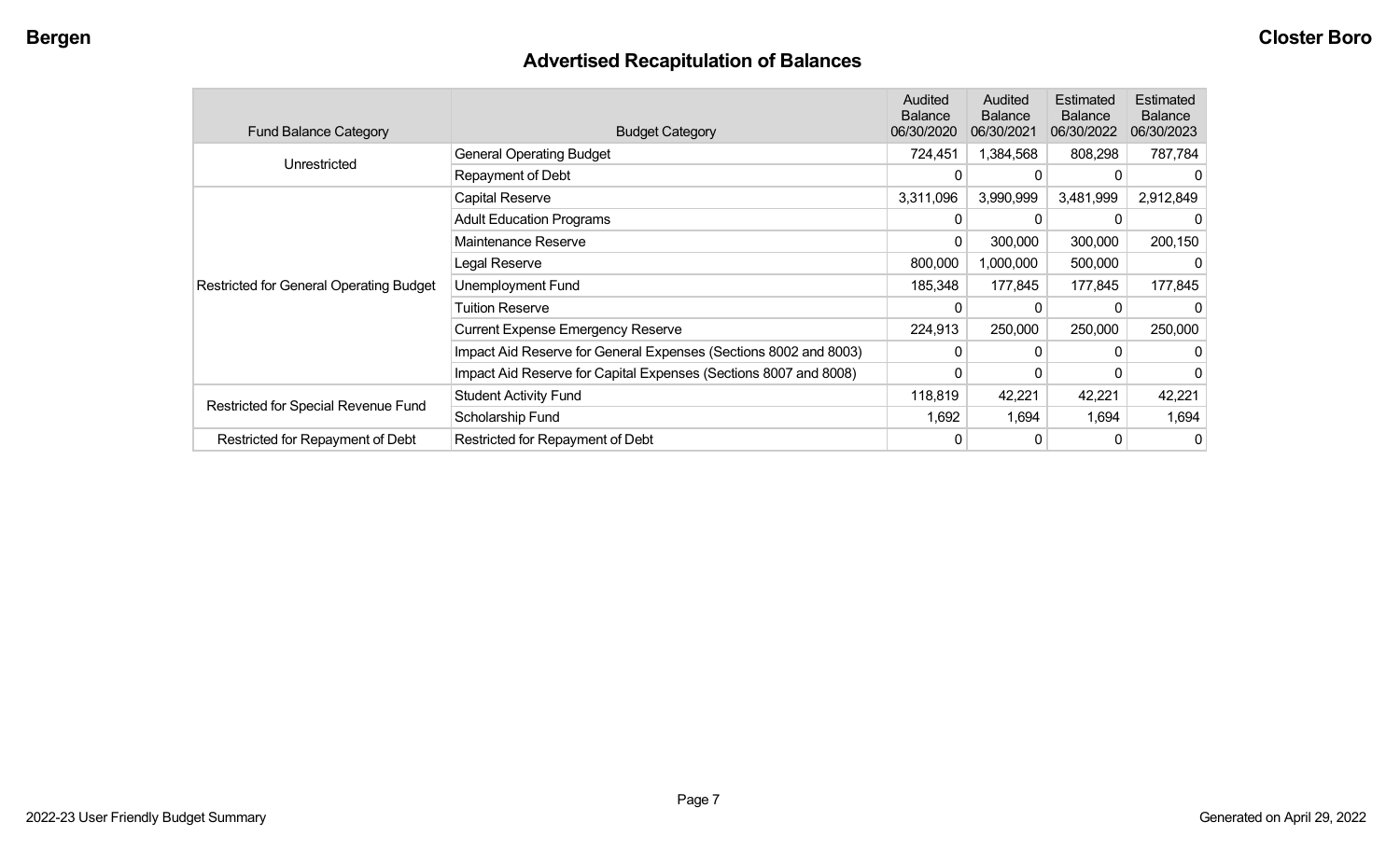#### **Advertised Per Pupil Cost Calculations**

| Per Pupil Cost Calculations                       | 2019-20<br><b>Actual Costs</b> | 2020-21<br><b>Actual Costs</b> | 2021-22<br><b>Original Budget</b> | 2021-22<br><b>Revised Budget</b> | 2022-23<br><b>Proposed Budget</b> |
|---------------------------------------------------|--------------------------------|--------------------------------|-----------------------------------|----------------------------------|-----------------------------------|
| <b>Total Budgetary Comparative Per Pupil Cost</b> | \$15,245                       | \$15,763                       | \$17,616                          | \$17,863                         | \$17,915                          |
| <b>Total Classroom Instruction</b>                | \$10,092                       | \$10,373                       | \$11,283                          | \$11,088                         | \$11,002                          |
| <b>Classroom-Salaries and Benefits</b>            | \$9,702                        | \$9,690                        | \$10,767                          | \$10,298                         | \$10,526                          |
| Classroom-General Supplies and Textbooks          | \$196                          | \$472                          | \$245                             | \$506                            | \$210                             |
| <b>Classroom-Purchased Services</b>               | \$194                          | \$211                          | \$272                             | \$284                            | \$267                             |
| <b>Total Support Services</b>                     | \$1,999                        | \$2,265                        | \$2,671                           | \$3,036                          | \$3,205                           |
| Support Services-Salaries and Benefits            | \$1,648                        | \$1,868                        | \$1,950                           | \$2,303                          | \$2,529                           |
| <b>Total Administrative Costs</b>                 | \$1,692                        | \$1,780                        | \$1,857                           | \$1,889                          | \$1,889                           |
| <b>Administration Salaries and Benefits</b>       | \$1,468                        | \$1,547                        | \$1,586                           | \$1,553                          | \$1,614                           |
| Total Operations and Maintenance of Plant         | \$1,391                        | \$1,316                        | \$1,700                           | \$1,740                          | \$1,712                           |
| Operations and Maintenance-Salaries and Benefits  | \$922                          | \$737                          | \$943                             | \$886                            | \$898                             |
| <b>Board Contribution to Food Services</b>        | \$0                            | \$0                            | \$0                               | \$0                              | \$0                               |
| <b>Total Extracurricular Costs</b>                | \$69                           | \$29                           | \$101                             | \$106                            | \$103                             |
| <b>Total Equipment Costs</b>                      | \$126                          | \$211                          | \$21                              | \$205                            | \$37                              |
| Legal Costs                                       | \$12                           | \$16                           | \$25                              | \$25                             | \$27                              |
| Employee Benefits as a percentage of salaries*    | 24.14%                         | 23.97%                         | 25.50%                            | 24.25%                           | 25.16%                            |

\*Does not include pension and social security paid by the State on-behalf of the district.

\*\*Federal and State funds in the blended resource school-based budgets.

The information presented in columns 1 through 3 as well as the related descriptions of the per pupil cost calculations are contained in the Taxpayers' Guide to Education Spending and can be found on the Department of Education's Internet website: http://www.state.nj.us/education/guide/. This publication is also available in the board office and public libraries. The same calculations were performed using the 2021-22 revised appropriations and the 2022-23 budgeted appropriations presented in this advertised budget. Total Budgetary Comparative Per Pupil Cost is defined as current expense exclusive of tuition expenditures, transportation, residential costs, and judgments against the school district. For all years it also includes the restricted entitlement aids. With the exception of Total Equipment Cost, each of the other per pupil cost calculations presented is a component of the total comparative per pupil cost, although all components are not shown.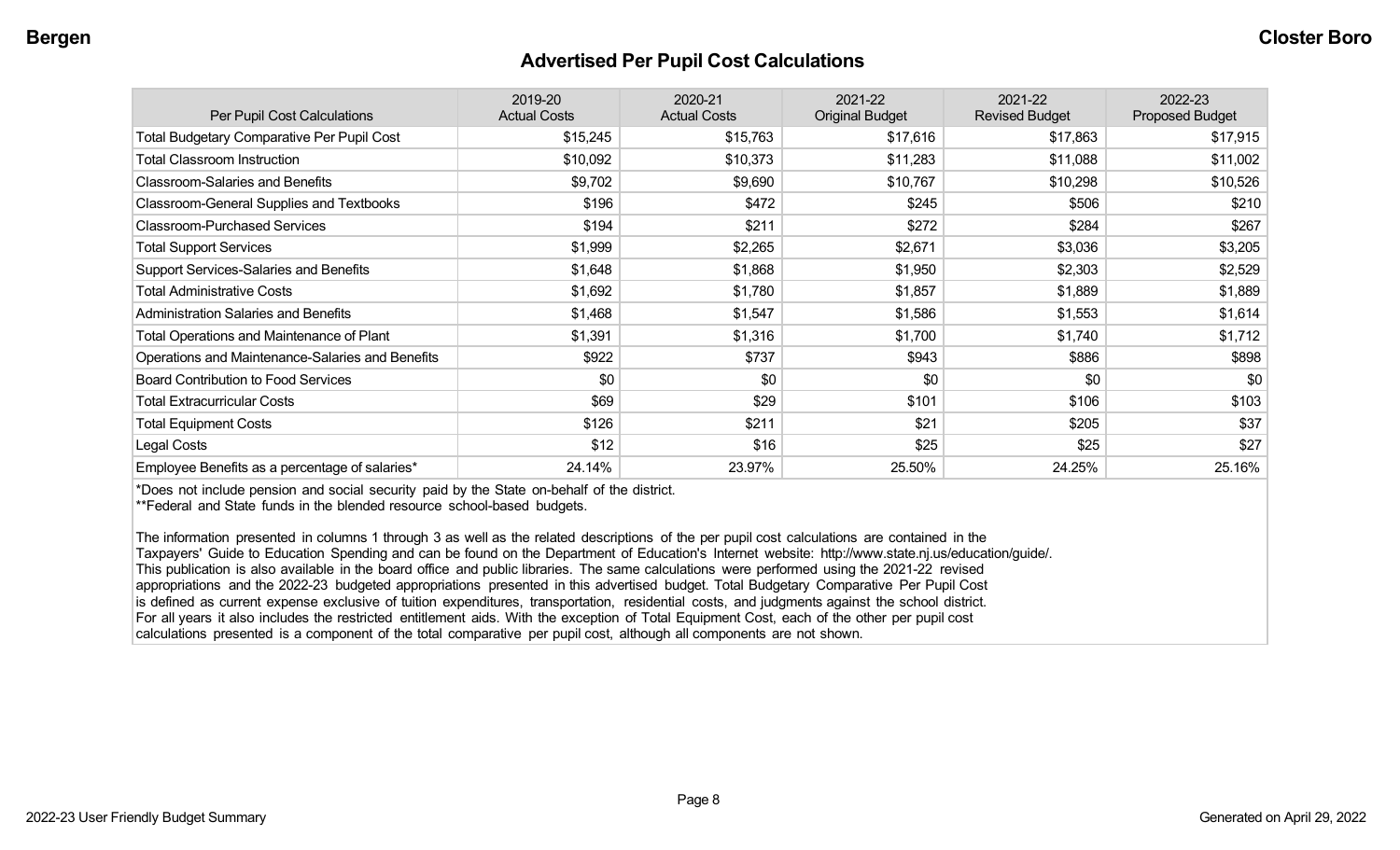# **Unusual Revenues and Appropriations**

| Line<br><b>Number</b> | Source                        | Amount    | Explanation                                                           |
|-----------------------|-------------------------------|-----------|-----------------------------------------------------------------------|
| 190                   | Other LEAs and Parent Tuition | 224.150   | Tuition for 11 Preschool students and 4 LLD students from other LEAs. |
| 29180                 | Local Tax Levy                | 2,036,367 | Special Education Out of District Placement Tuition expenditure.      |
| 620                   | Capital Reserve Fund          | 485,000   | Withdrawal from Capital Reserve to fund various projects.             |
| 830                   | Federal Grants                | 775.581   | Projected federal grants and prior allocated ESSER funds.             |
| 860                   | Local Tax Levy                | 282.690   | Actual Principal and Interest Due for Debt Payment                    |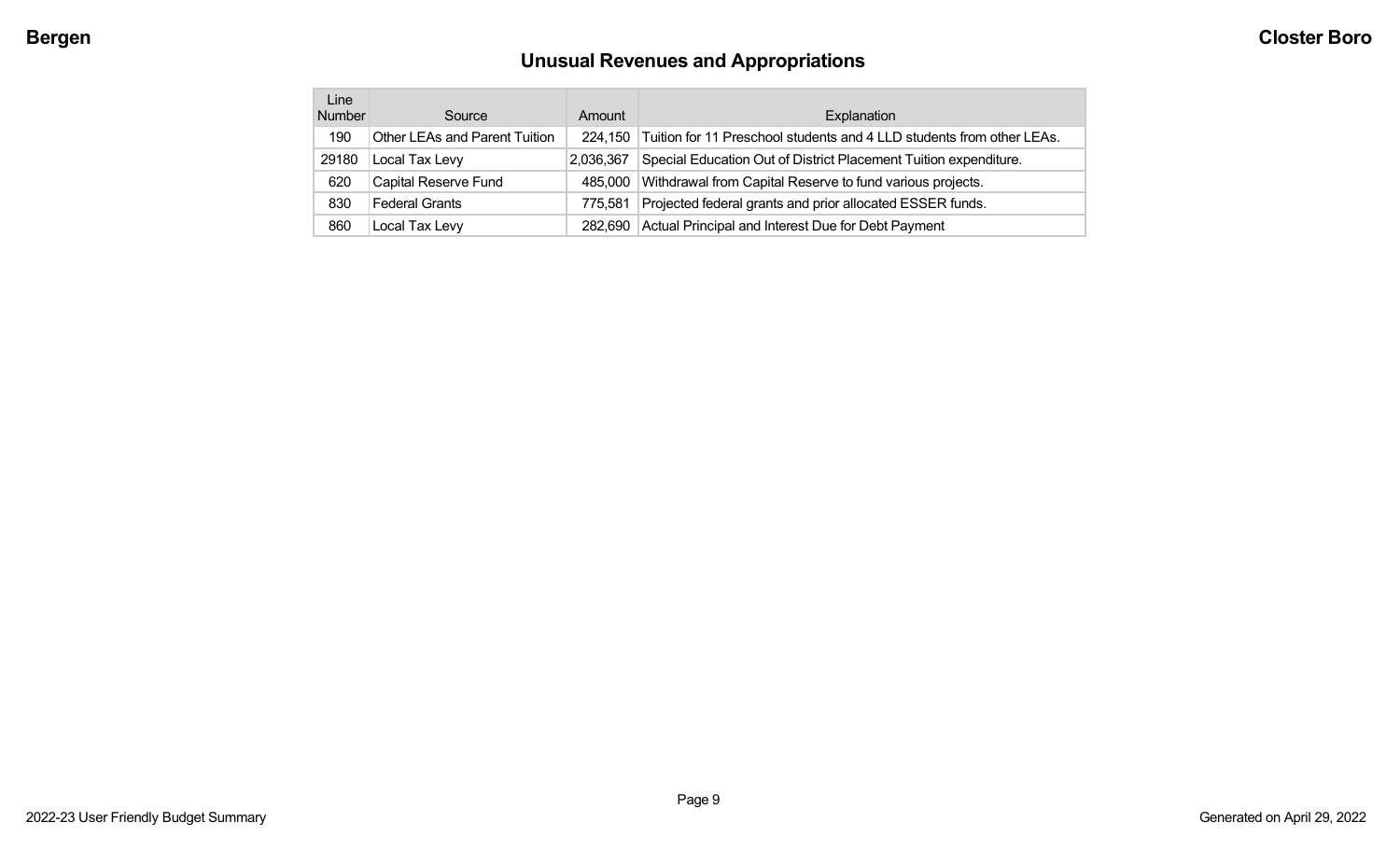|                                         |                                                                                                                                                        | Amount<br>Saved |
|-----------------------------------------|--------------------------------------------------------------------------------------------------------------------------------------------------------|-----------------|
| <b>Shared Service Category Type</b>     | <b>Shared Service Category Description</b>                                                                                                             | (Optional)      |
| <b>Curriculum Services</b>              | NORTHERN VALLEY CURRICULUM CENTER                                                                                                                      | 0               |
| Insurance Coverages and Benefits        | NORTHEAST BERGEN COUNTY SCHOOL BOARD INSURANCE GROUP - Provides general liability and worker's compensation insurance at discounted rates              |                 |
| Municipal/Public Works                  | BOROUGH OF CLOSTER - Lawn maintenance, waste management and use of facilities                                                                          | $\overline{0}$  |
| Professional Staff Development          | NORTHERN VALLEY CURRICULUM CENTER                                                                                                                      | $\overline{0}$  |
|                                         | EDUCATIONAL SERVICES COMMISSION OF NJ - Purchasing Cooperative                                                                                         |                 |
| Purchasing                              | ALLIANCE FOR COMPETITIVE ENERGY SERVICES - Natural gas                                                                                                 | $\overline{0}$  |
|                                         | HUNTERDON COUNTY EDUCATIONAL SERVICES COMMISSION - Purchasing Cooperative                                                                              | $\overline{0}$  |
|                                         | ED-DATA SERVICES - Provides bid purchase of classroom supplies, maintenance labor and maintenance vendors                                              | $\Omega$        |
| <b>Special Education Services</b>       | REGION III - OT/PT Services, Behaviorist                                                                                                               | $\overline{0}$  |
| Staffing - Other                        | DEMAREST PUBLIC SCHOOLS - Shared Speech Therapist and COTA(?)                                                                                          | 0               |
| <b>Technology Services</b>              | NORTHERN VALLEY REGIONAL HIGH SCHOOL - Integrated phone system, and internet access                                                                    | $\overline{0}$  |
| Transportation Services, including Fuel | NORTHERN VALLEY REGIONAL HIGH SCHOOL - Regular Transportation, Non-Public Transportation, AILO, Valley Transportation Consortium for Special Ed Routes | $\overline{0}$  |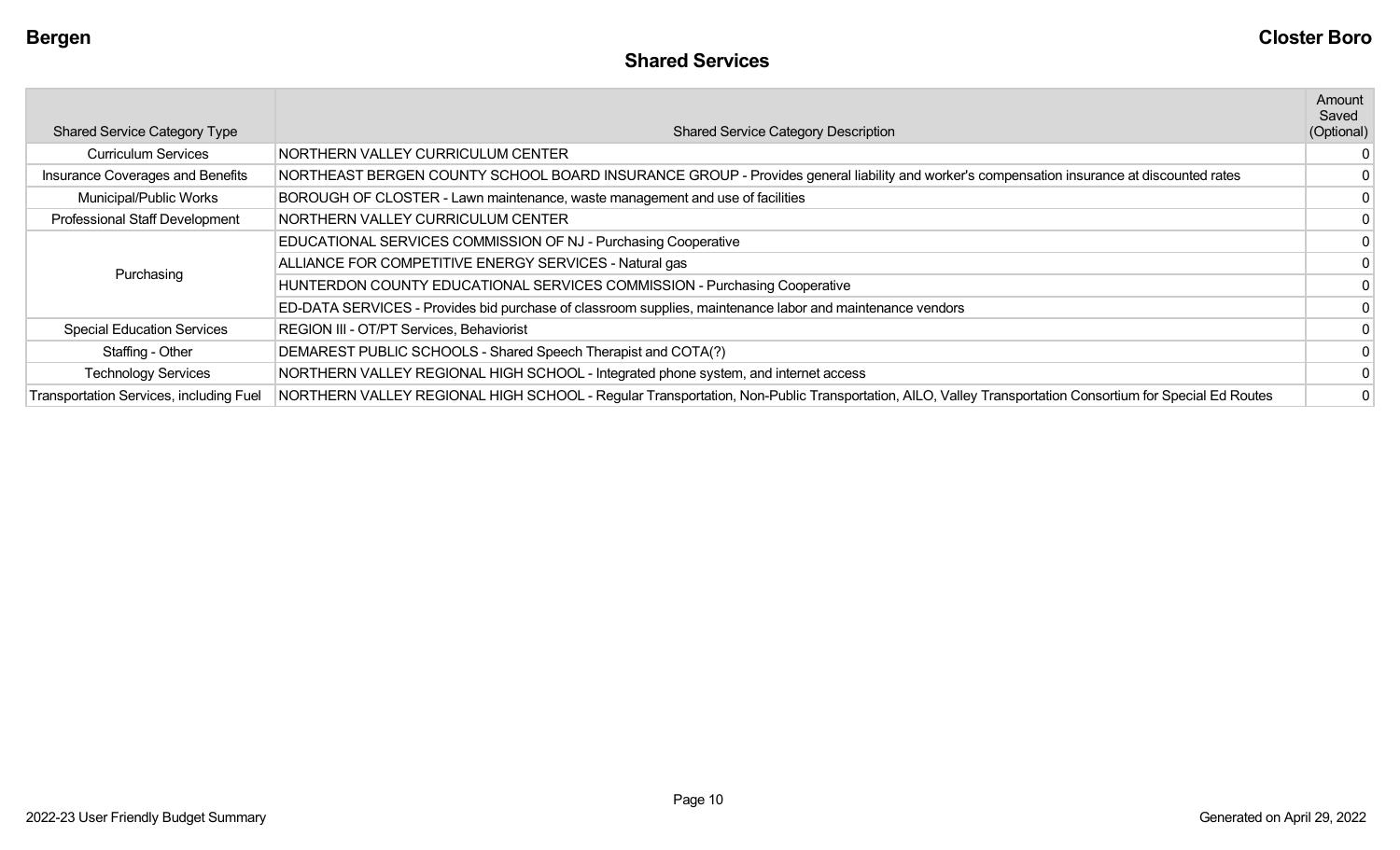#### **Estimated Tax Rates**

| <b>Municipality</b> | Category                                                                                                           | Amount        |
|---------------------|--------------------------------------------------------------------------------------------------------------------|---------------|
|                     | (A) General Fund School Levy                                                                                       | 21,261,244    |
|                     | (D) Total School Levy                                                                                              | 21,547,106    |
|                     | (B) Estimated Net Taxable Valuation (as of 10/01/21)                                                               | 2,258,092,300 |
|                     | (H) Estimated Equalized Valuation (as of 10/01/21)                                                                 | 2,375,183,938 |
| Closter             | (C) Estimated 2022-23 General Fund School Tax Rate, Without Repayment of Debt or Adjustments=100x(A)/(B)           | 0.9416        |
|                     | (F) Estimated 2022-23 Total School Tax Rate, With Repayment of Debt and Adjustments=100x(D)/(B)                    | 0.9542        |
|                     | (I) Estimated 2022-23 Equalized General Fund School Tax Rate, Without Repayment of Debt or Adjustments=100x(A)/(H) | 0.8951        |
|                     | (L) Estimated 2022-23 Equalized Total School Tax Rate, With Repayment of Debt and Adjustments=100x(D)/(H)          | 0.9072        |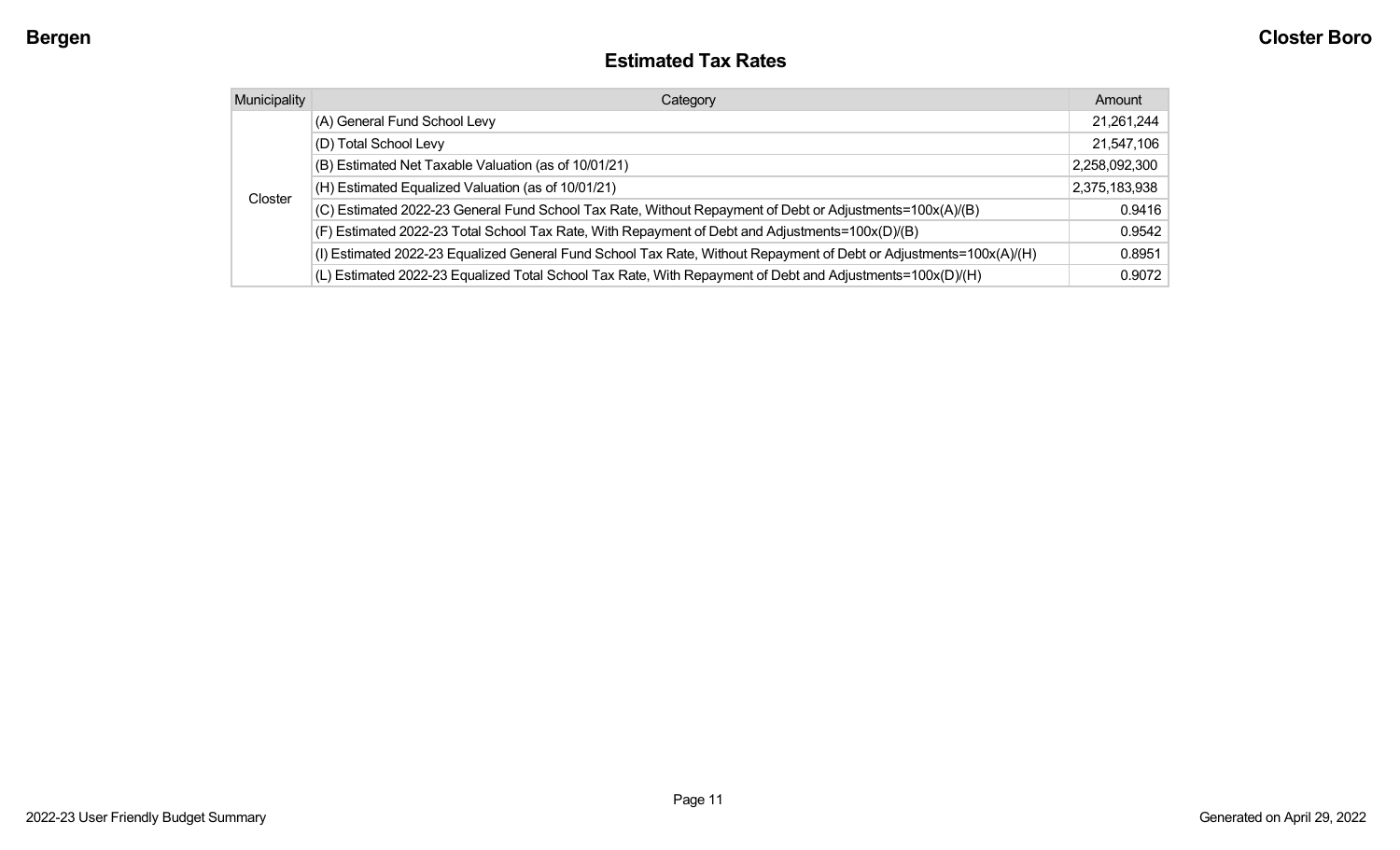| Name                       | Category                                                                                  | Measure                                 |
|----------------------------|-------------------------------------------------------------------------------------------|-----------------------------------------|
|                            | <b>Job Title</b>                                                                          | Coordinator/Director/Manager/Supervisor |
|                            | Job Title II                                                                              | Curriculum & Instruction                |
|                            | <b>Base Annual Salary Amount</b>                                                          | \$132,186                               |
|                            | Full-Time Equivalent (FTE)                                                                | 1.0                                     |
|                            | Shared with Another District?                                                             | N                                       |
|                            | <b>Shared County</b>                                                                      | None Reported                           |
|                            | <b>Shared District</b>                                                                    | None Reported                           |
|                            | <b>Job Title Other District</b>                                                           | None Reported                           |
|                            | Member of Collective Bargaining Unit (CBU)?                                               | N                                       |
|                            | <b>Beginning Date of Contract</b>                                                         | 07/01/21                                |
|                            | <b>End Date of Contract</b>                                                               | 06/30/22                                |
|                            | <b>Contracted Number of Annual Work Days</b>                                              | 260                                     |
|                            | <b>Contracted Number of Annual Vacation Days</b>                                          | 20                                      |
|                            | <b>Contracted Number of Annual Sick Days</b>                                              | 12                                      |
| <b>Courtney Carmichael</b> | Contracted Number of Annual Personal Days                                                 | 3                                       |
|                            | <b>Contracted Number of Annual Consulting Days</b>                                        | 0                                       |
|                            | Number of Other Contracted Non-Working Days                                               | 25                                      |
|                            | Description of Other Contracted Non-Working Days                                          | <b>Holidays and Recess</b>              |
|                            | <b>Total Allowances Amount</b>                                                            | \$1,600                                 |
|                            | <b>Total Bonuses Amount</b>                                                               | \$0                                     |
|                            | <b>Total Stipends Amount</b>                                                              | \$0                                     |
|                            | District Contributions Above Teacher Contract for Insurance (Health, Dental, Life, Other) | \$0                                     |
|                            | District Contributions Above Teacher Contract for Retirement Plans                        | \$0                                     |
|                            | <b>Total Contractual Post-Employment Benefit Amount</b>                                   | \$12,600                                |
|                            | Contractual Post-Employment Benefit Description of Payout of Sick days                    | Maximum payout upon retirement          |
|                            | Contractual Post-Employment Benefit Description of Payout of Vacation days                | not eligible for payout                 |
|                            | Contractual Post-Employment Benefit Description of Payout of Personal days                | not eligible for payout                 |
|                            | Contractual Post-Employment Benefit Description of Other Benefits 1                       | None Reported                           |
|                            | Contractual Post-Employment Benefit Description of Other Benefits 2                       | None Reported                           |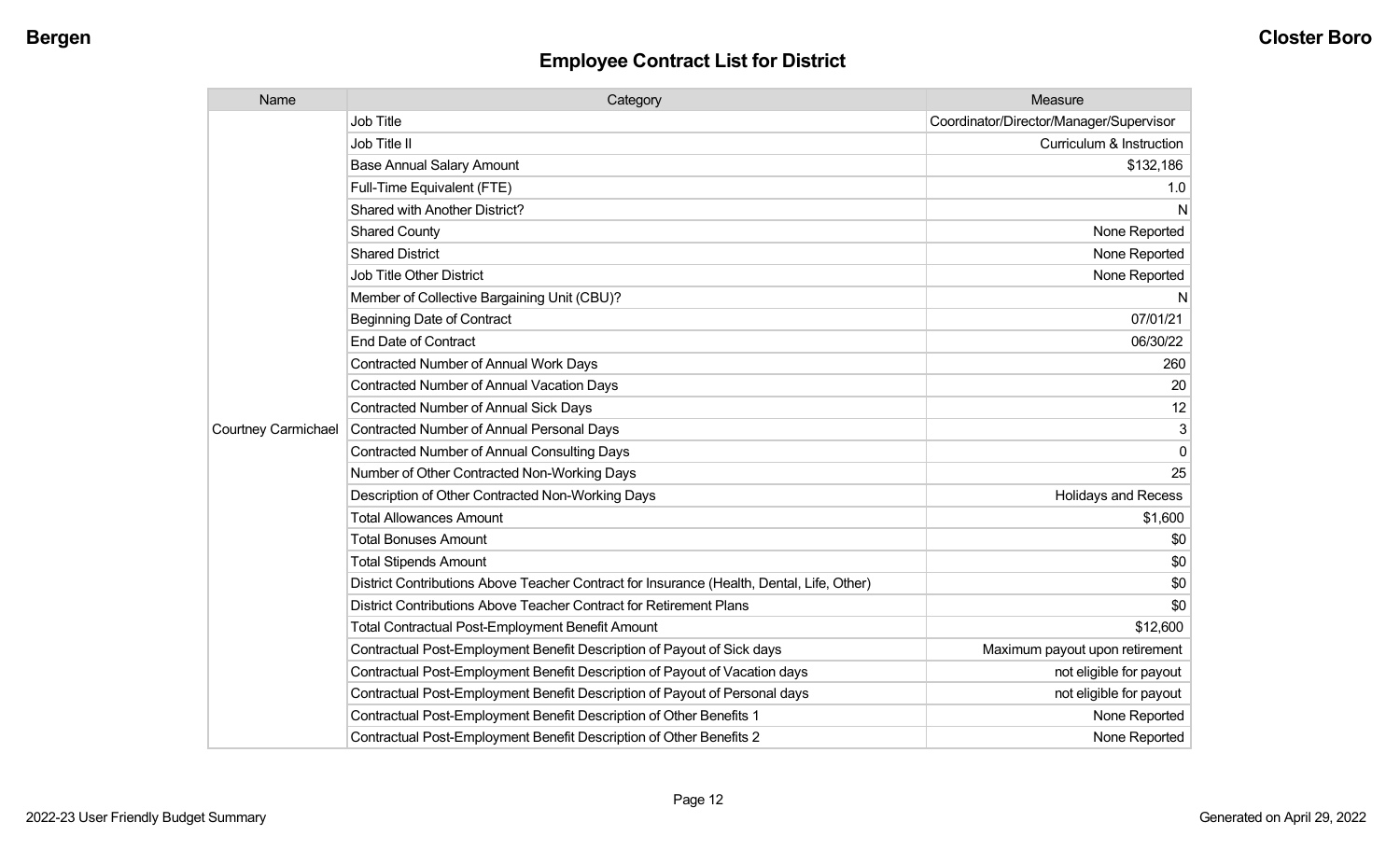| Name                       | Category                                                                                 | Measure                    |
|----------------------------|------------------------------------------------------------------------------------------|----------------------------|
|                            | Contractual Post-Employment Benefit Description of Other Benefits 3                      | None Reported              |
|                            | <b>Total Other/In-Kind Remuneration Amount</b>                                           | \$0                        |
|                            | Description of Other/In-Kind Remuneration Annual Option to Buyback Sick Time in Cash     | None Reported              |
|                            | Description of Other/In-Kind Remuneration Annual Option to Buyback Vacation Time in Cash | None Reported              |
|                            | Description of Other/In-Kind Remuneration Annual Option to Buyback Personal Time in Cash | None Reported              |
| <b>Courtney Carmichael</b> | Description of Other/In-Kind Remuneration Annual Option to Other Remuneration 1          | None Reported              |
|                            | Description of Other/In-Kind Remuneration Annual Option to Other Remuneration 2          | None Reported              |
|                            | Description of Other/In-Kind Remuneration Annual Option to Other Remuneration 3          | None Reported              |
|                            | <b>Additional Comment 1</b>                                                              | None Reported              |
|                            | <b>Additional Comment 2</b>                                                              | None Reported              |
|                            | <b>Additional Comment 3</b>                                                              | None Reported              |
|                            | <b>Job Title</b>                                                                         | Principal                  |
|                            | Job Title II                                                                             | None Reported              |
|                            | <b>Base Annual Salary Amount</b>                                                         | \$146,727                  |
|                            | Full-Time Equivalent (FTE)                                                               | 1.0                        |
|                            | <b>Shared with Another District?</b>                                                     | N                          |
|                            | <b>Shared County</b>                                                                     | None Reported              |
|                            | <b>Shared District</b>                                                                   | None Reported              |
|                            | <b>Job Title Other District</b>                                                          | None Reported              |
|                            | Member of Collective Bargaining Unit (CBU)?                                              | N                          |
| <b>Dianne Smith</b>        | <b>Beginning Date of Contract</b>                                                        | 07/01/21                   |
|                            | <b>End Date of Contract</b>                                                              | 06/30/22                   |
|                            | <b>Contracted Number of Annual Work Days</b>                                             | 260                        |
|                            | <b>Contracted Number of Annual Vacation Days</b>                                         | 20                         |
|                            | <b>Contracted Number of Annual Sick Days</b>                                             | 12                         |
|                            | Contracted Number of Annual Personal Days                                                | 3                          |
|                            | <b>Contracted Number of Annual Consulting Days</b>                                       | $\Omega$                   |
|                            | Number of Other Contracted Non-Working Days                                              | 25                         |
|                            | Description of Other Contracted Non-Working Days                                         | <b>Holidays and Recess</b> |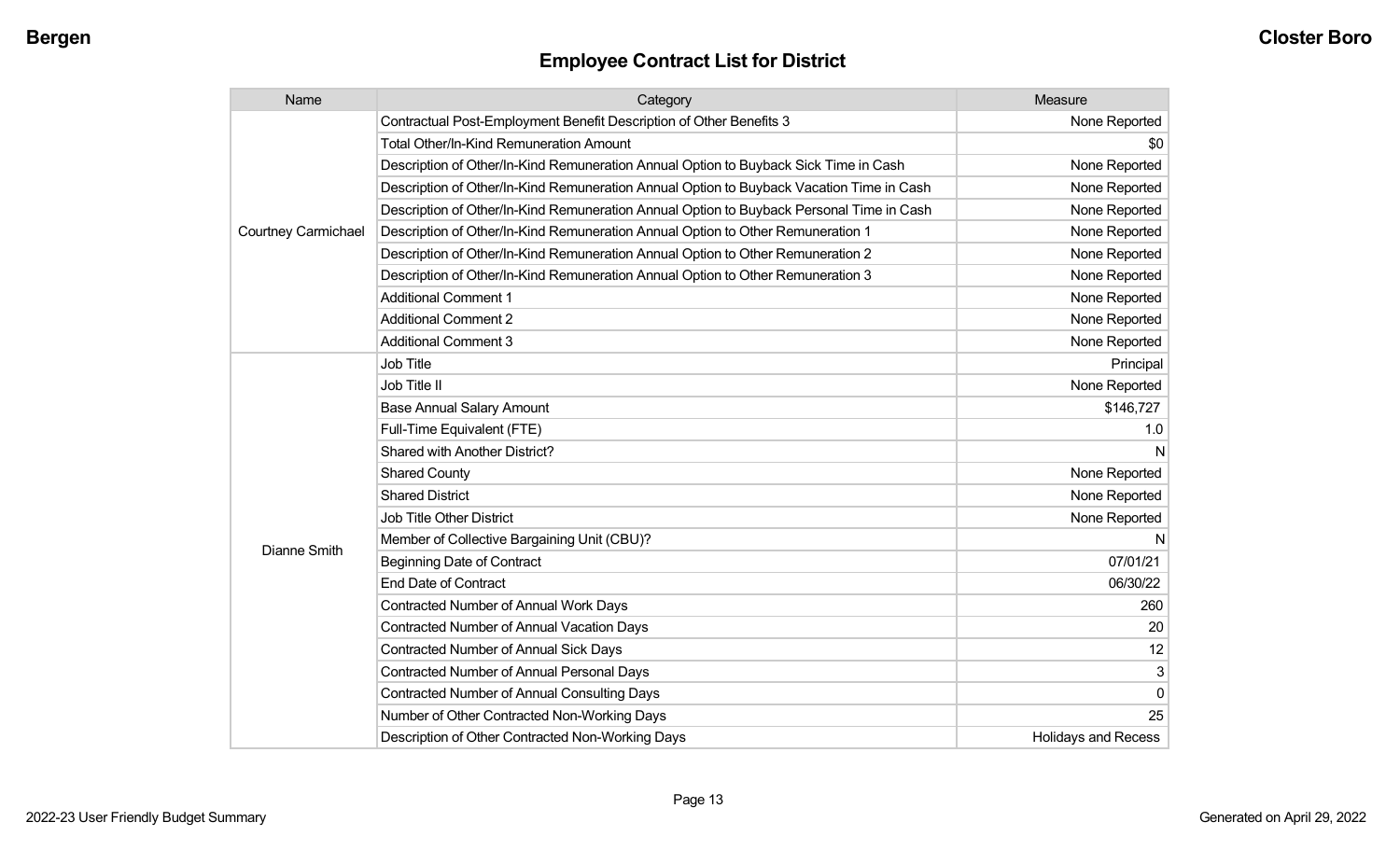| Name                    | Category                                                                                  | Measure                        |
|-------------------------|-------------------------------------------------------------------------------------------|--------------------------------|
|                         | <b>Total Allowances Amount</b>                                                            | \$1,600                        |
|                         | <b>Total Bonuses Amount</b>                                                               | \$0                            |
|                         | <b>Total Stipends Amount</b>                                                              | \$0                            |
|                         | District Contributions Above Teacher Contract for Insurance (Health, Dental, Life, Other) | \$0                            |
|                         | District Contributions Above Teacher Contract for Retirement Plans                        | \$0                            |
|                         | <b>Total Contractual Post-Employment Benefit Amount</b>                                   | \$12,600                       |
|                         | Contractual Post-Employment Benefit Description of Payout of Sick days                    | Maximum payout upon retirement |
|                         | Contractual Post-Employment Benefit Description of Payout of Vacation days                | not eligible for payout        |
|                         | Contractual Post-Employment Benefit Description of Payout of Personal days                | not eligible for payout        |
|                         | Contractual Post-Employment Benefit Description of Other Benefits 1                       | None Reported                  |
| Dianne Smith            | Contractual Post-Employment Benefit Description of Other Benefits 2                       | None Reported                  |
|                         | Contractual Post-Employment Benefit Description of Other Benefits 3                       | None Reported                  |
|                         | Total Other/In-Kind Remuneration Amount                                                   | \$0                            |
|                         | Description of Other/In-Kind Remuneration Annual Option to Buyback Sick Time in Cash      | None Reported                  |
|                         | Description of Other/In-Kind Remuneration Annual Option to Buyback Vacation Time in Cash  | None Reported                  |
|                         | Description of Other/In-Kind Remuneration Annual Option to Buyback Personal Time in Cash  | None Reported                  |
|                         | Description of Other/In-Kind Remuneration Annual Option to Other Remuneration 1           | None Reported                  |
|                         | Description of Other/In-Kind Remuneration Annual Option to Other Remuneration 2           | None Reported                  |
|                         | Description of Other/In-Kind Remuneration Annual Option to Other Remuneration 3           | None Reported                  |
|                         | <b>Additional Comment 1</b>                                                               | None Reported                  |
|                         | <b>Additional Comment 2</b>                                                               | None Reported                  |
|                         | <b>Additional Comment 3</b>                                                               | None Reported                  |
|                         | Job Title                                                                                 | <b>Business Administrator</b>  |
| Floro M. Villanueva Jr. | Job Title II                                                                              | <b>Board Secretary</b>         |
|                         | <b>Base Annual Salary Amount</b>                                                          | \$169,469                      |
|                         | Full-Time Equivalent (FTE)                                                                | 1.0                            |
|                         | Shared with Another District?                                                             | N                              |
|                         | <b>Shared County</b>                                                                      | None Reported                  |
|                         | <b>Shared District</b>                                                                    | None Reported                  |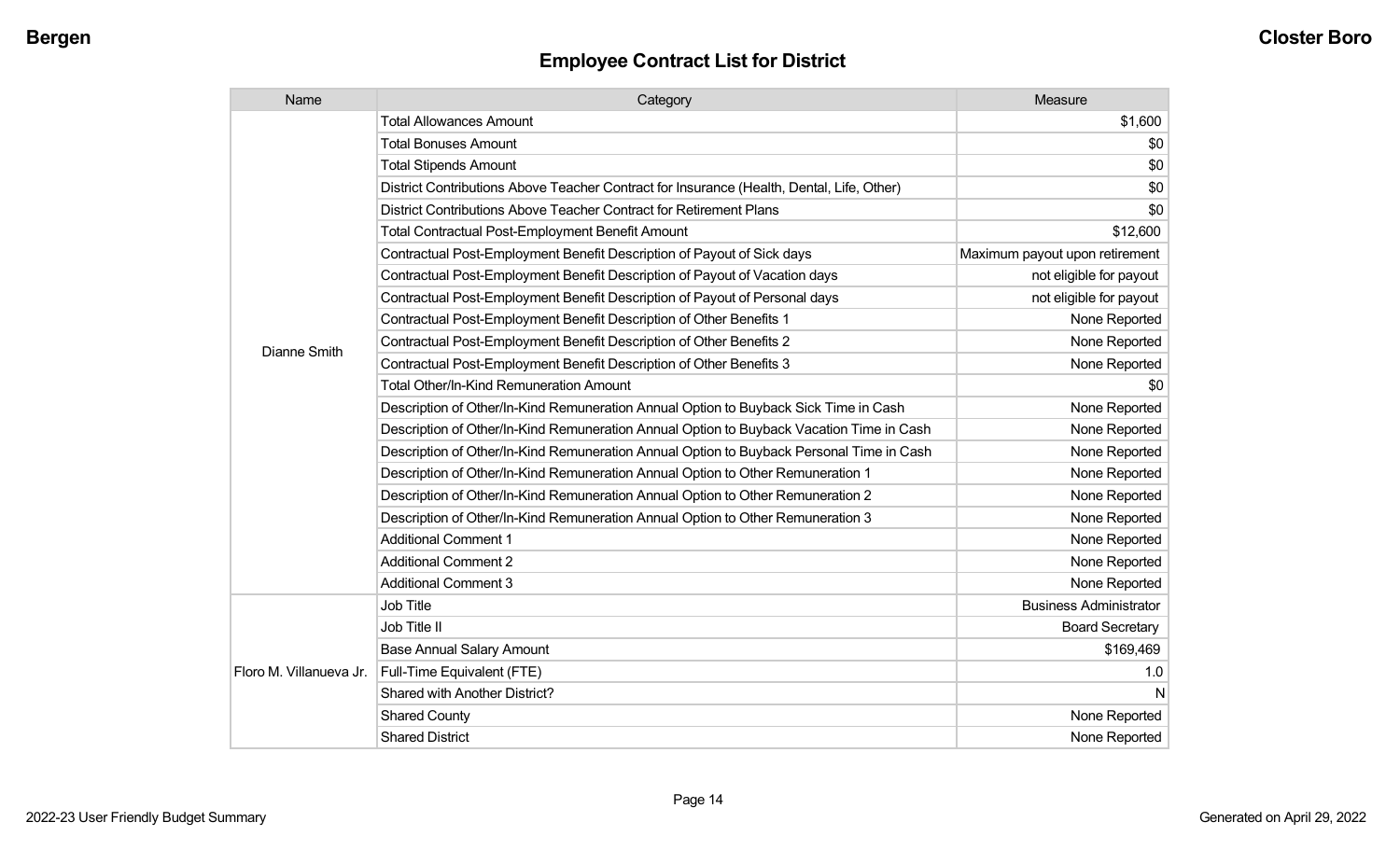| Name                    | Category                                                                                  | Measure                        |
|-------------------------|-------------------------------------------------------------------------------------------|--------------------------------|
|                         | Job Title Other District                                                                  | None Reported                  |
|                         | Member of Collective Bargaining Unit (CBU)?                                               | N                              |
|                         | <b>Beginning Date of Contract</b>                                                         | 07/01/21                       |
|                         | <b>End Date of Contract</b>                                                               | 06/30/22                       |
|                         | Contracted Number of Annual Work Days                                                     | 260                            |
|                         | <b>Contracted Number of Annual Vacation Days</b>                                          | 22                             |
|                         | Contracted Number of Annual Sick Days                                                     | 12                             |
|                         | <b>Contracted Number of Annual Personal Days</b>                                          | 3                              |
|                         | <b>Contracted Number of Annual Consulting Days</b>                                        | $\mathbf 0$                    |
|                         | Number of Other Contracted Non-Working Days                                               | 25                             |
|                         | Description of Other Contracted Non-Working Days                                          | <b>Holidays and Recess</b>     |
|                         | <b>Total Allowances Amount</b>                                                            | \$3,000                        |
|                         | <b>Total Bonuses Amount</b>                                                               | \$0                            |
|                         | <b>Total Stipends Amount</b>                                                              | \$0                            |
| Floro M. Villanueva Jr. | District Contributions Above Teacher Contract for Insurance (Health, Dental, Life, Other) | \$0                            |
|                         | District Contributions Above Teacher Contract for Retirement Plans                        | \$0                            |
|                         | <b>Total Contractual Post-Employment Benefit Amount</b>                                   | \$15,000                       |
|                         | Contractual Post-Employment Benefit Description of Payout of Sick days                    | Maximum payout upon retirement |
|                         | Contractual Post-Employment Benefit Description of Payout of Vacation days                | not eligible for payout        |
|                         | Contractual Post-Employment Benefit Description of Payout of Personal days                | not eligible for payout        |
|                         | Contractual Post-Employment Benefit Description of Other Benefits 1                       | None Reported                  |
|                         | Contractual Post-Employment Benefit Description of Other Benefits 2                       | None Reported                  |
|                         | Contractual Post-Employment Benefit Description of Other Benefits 3                       | None Reported                  |
|                         | <b>Total Other/In-Kind Remuneration Amount</b>                                            | \$0                            |
|                         | Description of Other/In-Kind Remuneration Annual Option to Buyback Sick Time in Cash      | None Reported                  |
|                         | Description of Other/In-Kind Remuneration Annual Option to Buyback Vacation Time in Cash  | None Reported                  |
|                         | Description of Other/In-Kind Remuneration Annual Option to Buyback Personal Time in Cash  | None Reported                  |
|                         | Description of Other/In-Kind Remuneration Annual Option to Other Remuneration 1           | None Reported                  |
|                         | Description of Other/In-Kind Remuneration Annual Option to Other Remuneration 2           | None Reported                  |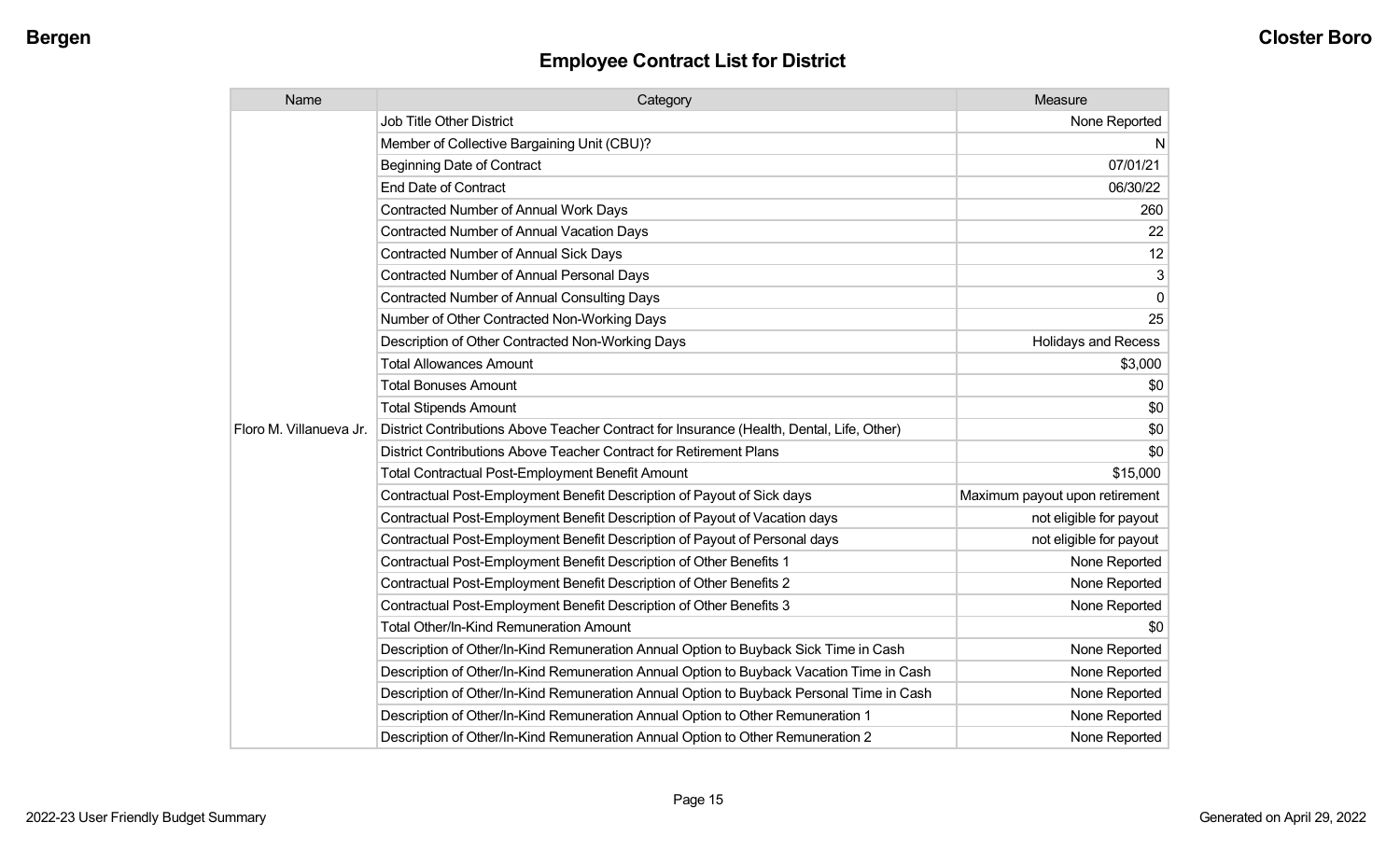| Name                    | Category                                                                                  | Measure                        |
|-------------------------|-------------------------------------------------------------------------------------------|--------------------------------|
| Floro M. Villanueva Jr. | Description of Other/In-Kind Remuneration Annual Option to Other Remuneration 3           | None Reported                  |
|                         | <b>Additional Comment 1</b>                                                               | None Reported                  |
|                         | <b>Additional Comment 2</b>                                                               | None Reported                  |
|                         | <b>Additional Comment 3</b>                                                               | None Reported                  |
|                         | Job Title                                                                                 | <b>Executive Assistant</b>     |
|                         | Job Title II                                                                              | None Reported                  |
|                         | <b>Base Annual Salary Amount</b>                                                          | \$81,134                       |
|                         | Full-Time Equivalent (FTE)                                                                | 1.0                            |
|                         | Shared with Another District?                                                             | N                              |
|                         | <b>Shared County</b>                                                                      | None Reported                  |
|                         | <b>Shared District</b>                                                                    | None Reported                  |
|                         | <b>Job Title Other District</b>                                                           | None Reported                  |
|                         | Member of Collective Bargaining Unit (CBU)?                                               | N                              |
|                         | <b>Beginning Date of Contract</b>                                                         | 07/01/21                       |
|                         | <b>End Date of Contract</b>                                                               | 06/30/22                       |
|                         | <b>Contracted Number of Annual Work Days</b>                                              | 260                            |
| Karen Volpitto          | <b>Contracted Number of Annual Vacation Days</b>                                          | 15                             |
|                         | <b>Contracted Number of Annual Sick Days</b>                                              | 12                             |
|                         | <b>Contracted Number of Annual Personal Days</b>                                          | 3                              |
|                         | <b>Contracted Number of Annual Consulting Days</b>                                        | $\Omega$                       |
|                         | Number of Other Contracted Non-Working Days                                               | 25                             |
|                         | Description of Other Contracted Non-Working Days                                          | <b>Holidays and Recess</b>     |
|                         | <b>Total Allowances Amount</b>                                                            | \$250                          |
|                         | <b>Total Bonuses Amount</b>                                                               | \$0                            |
|                         | <b>Total Stipends Amount</b>                                                              | \$0                            |
|                         | District Contributions Above Teacher Contract for Insurance (Health, Dental, Life, Other) | \$0                            |
|                         | District Contributions Above Teacher Contract for Retirement Plans                        | \$0                            |
|                         | <b>Total Contractual Post-Employment Benefit Amount</b>                                   | \$12,600                       |
|                         | Contractual Post-Employment Benefit Description of Payout of Sick days                    | Maximum payout upon retirement |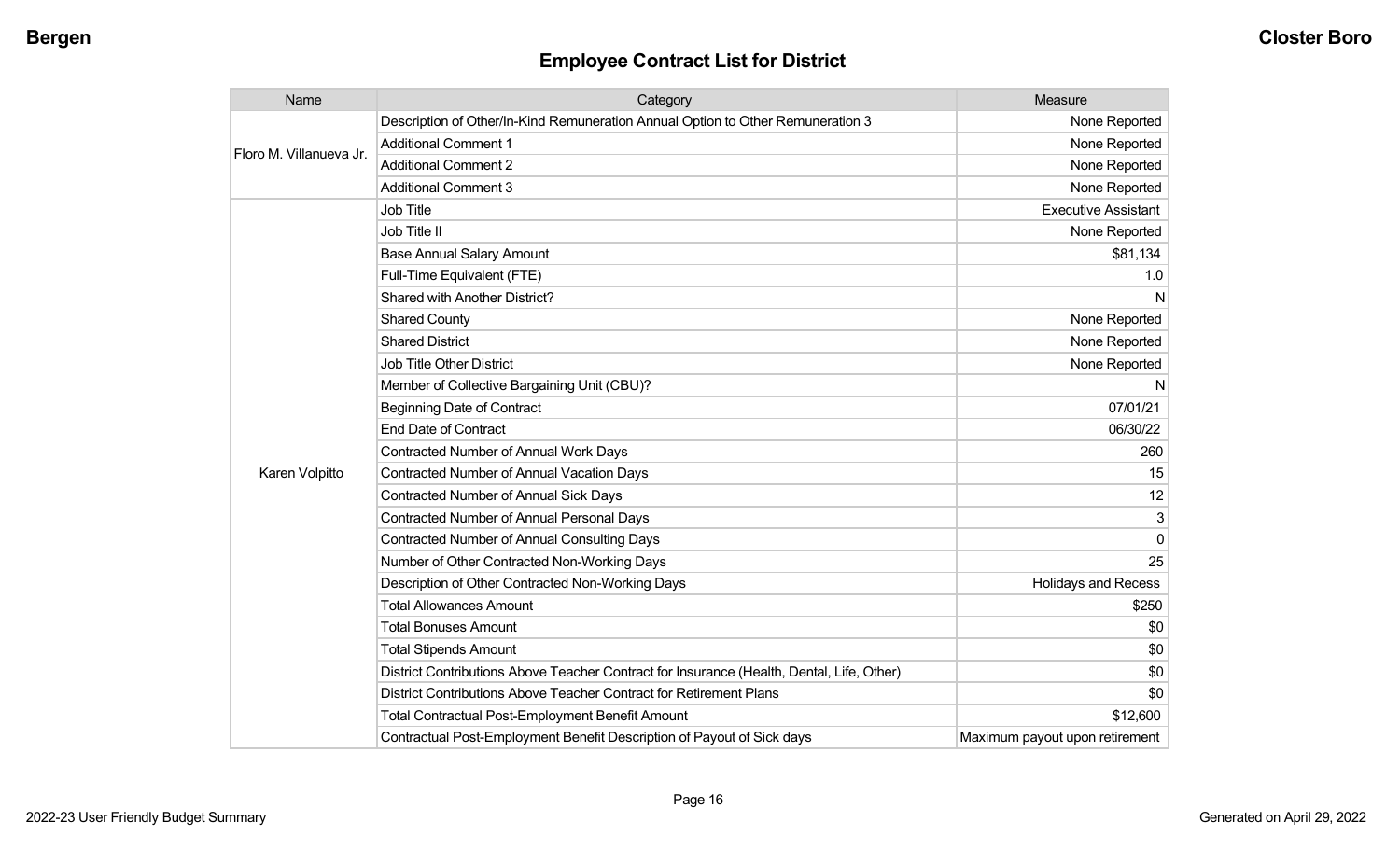| Name           | Category                                                                                 | Measure                 |
|----------------|------------------------------------------------------------------------------------------|-------------------------|
|                | Contractual Post-Employment Benefit Description of Payout of Vacation days               | not eligible for payout |
|                | Contractual Post-Employment Benefit Description of Payout of Personal days               | not eligible for payout |
|                | Contractual Post-Employment Benefit Description of Other Benefits 1                      | None Reported           |
|                | Contractual Post-Employment Benefit Description of Other Benefits 2                      | None Reported           |
|                | Contractual Post-Employment Benefit Description of Other Benefits 3                      | None Reported           |
|                | <b>Total Other/In-Kind Remuneration Amount</b>                                           | \$0                     |
|                | Description of Other/In-Kind Remuneration Annual Option to Buyback Sick Time in Cash     | None Reported           |
| Karen Volpitto | Description of Other/In-Kind Remuneration Annual Option to Buyback Vacation Time in Cash | None Reported           |
|                | Description of Other/In-Kind Remuneration Annual Option to Buyback Personal Time in Cash | None Reported           |
|                | Description of Other/In-Kind Remuneration Annual Option to Other Remuneration 1          | None Reported           |
|                | Description of Other/In-Kind Remuneration Annual Option to Other Remuneration 2          | None Reported           |
|                | Description of Other/In-Kind Remuneration Annual Option to Other Remuneration 3          | None Reported           |
|                | <b>Additional Comment 1</b>                                                              | None Reported           |
|                | <b>Additional Comment 2</b>                                                              | None Reported           |
|                | <b>Additional Comment 3</b>                                                              | None Reported           |
|                | Job Title                                                                                | <b>Vice Principal</b>   |
|                | Job Title II                                                                             | None Reported           |
|                | <b>Base Annual Salary Amount</b>                                                         | \$134,337               |
|                | Full-Time Equivalent (FTE)                                                               | 1.0                     |
|                | Shared with Another District?                                                            | N                       |
|                | <b>Shared County</b>                                                                     | None Reported           |
|                | <b>Shared District</b>                                                                   | None Reported           |
| Keith McElroy  | Job Title Other District                                                                 | None Reported           |
|                | Member of Collective Bargaining Unit (CBU)?                                              | N                       |
|                | <b>Beginning Date of Contract</b>                                                        | 07/01/21                |
|                | <b>End Date of Contract</b>                                                              | 06/30/22                |
|                | <b>Contracted Number of Annual Work Days</b>                                             | 260                     |
|                | <b>Contracted Number of Annual Vacation Days</b>                                         | 20                      |
|                | <b>Contracted Number of Annual Sick Days</b>                                             | 12                      |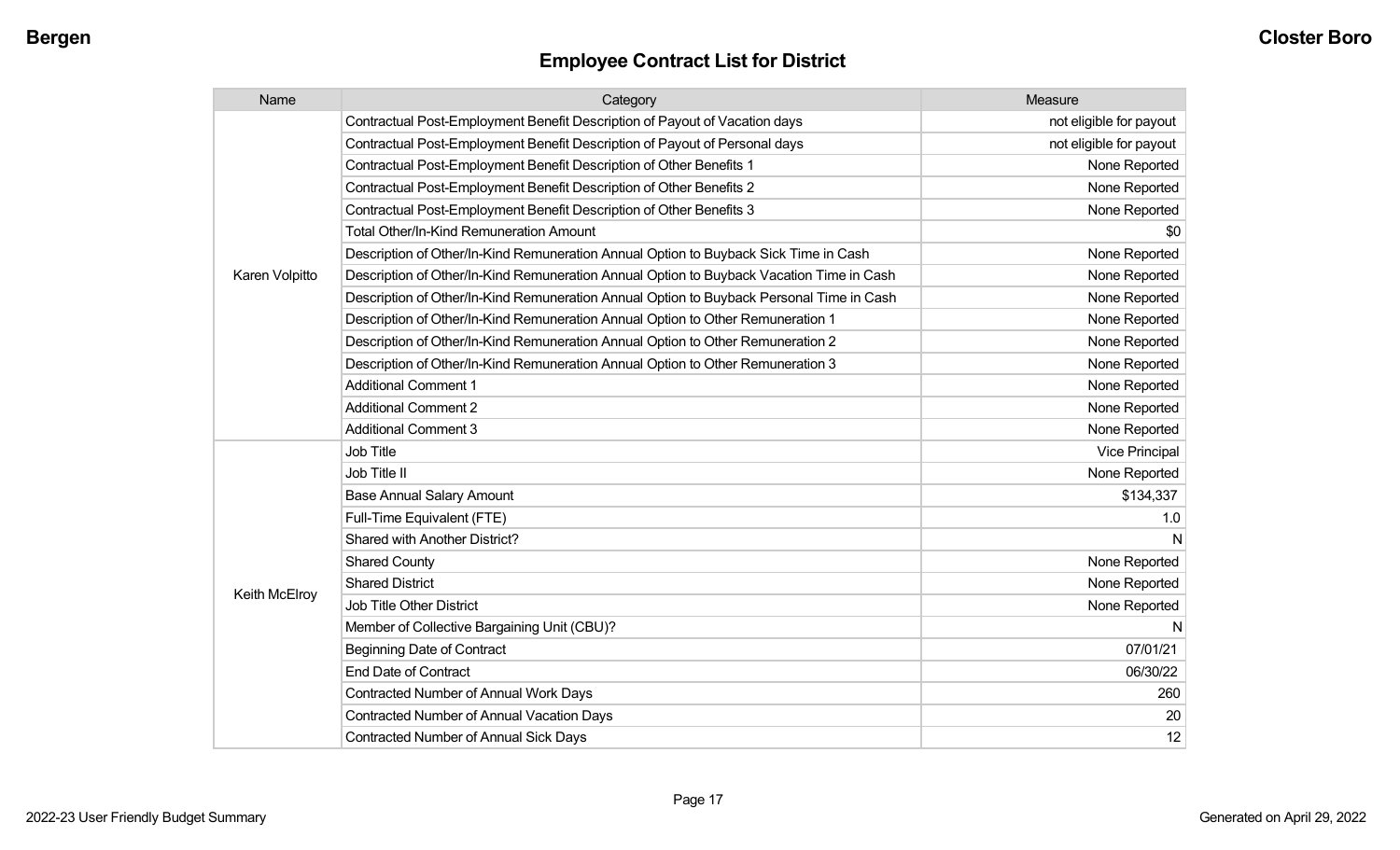| Name          | Category                                                                                  | Measure                        |
|---------------|-------------------------------------------------------------------------------------------|--------------------------------|
|               | <b>Contracted Number of Annual Personal Days</b>                                          | 3                              |
|               | <b>Contracted Number of Annual Consulting Days</b>                                        | $\mathbf 0$                    |
|               | Number of Other Contracted Non-Working Days                                               | 25                             |
|               | Description of Other Contracted Non-Working Days                                          | <b>Holidays and Recess</b>     |
|               | <b>Total Allowances Amount</b>                                                            | \$1,600                        |
|               | <b>Total Bonuses Amount</b>                                                               | \$0                            |
|               | <b>Total Stipends Amount</b>                                                              | \$0                            |
|               | District Contributions Above Teacher Contract for Insurance (Health, Dental, Life, Other) | \$0                            |
|               | District Contributions Above Teacher Contract for Retirement Plans                        | \$0                            |
|               | <b>Total Contractual Post-Employment Benefit Amount</b>                                   | \$12,600                       |
|               | Contractual Post-Employment Benefit Description of Payout of Sick days                    | Maximum payout upon retirement |
|               | Contractual Post-Employment Benefit Description of Payout of Vacation days                | not eligible for payout        |
|               | Contractual Post-Employment Benefit Description of Payout of Personal days                | not eligible for payout        |
| Keith McElroy | Contractual Post-Employment Benefit Description of Other Benefits 1                       | None Reported                  |
|               | Contractual Post-Employment Benefit Description of Other Benefits 2                       | None Reported                  |
|               | Contractual Post-Employment Benefit Description of Other Benefits 3                       | None Reported                  |
|               | <b>Total Other/In-Kind Remuneration Amount</b>                                            | \$0                            |
|               | Description of Other/In-Kind Remuneration Annual Option to Buyback Sick Time in Cash      | None Reported                  |
|               | Description of Other/In-Kind Remuneration Annual Option to Buyback Vacation Time in Cash  | None Reported                  |
|               | Description of Other/In-Kind Remuneration Annual Option to Buyback Personal Time in Cash  | None Reported                  |
|               | Description of Other/In-Kind Remuneration Annual Option to Other Remuneration 1           | None Reported                  |
|               | Description of Other/In-Kind Remuneration Annual Option to Other Remuneration 2           | None Reported                  |
|               | Description of Other/In-Kind Remuneration Annual Option to Other Remuneration 3           | None Reported                  |
|               | <b>Additional Comment 1</b>                                                               | None Reported                  |
|               | <b>Additional Comment 2</b>                                                               | None Reported                  |
|               | <b>Additional Comment 3</b>                                                               | None Reported                  |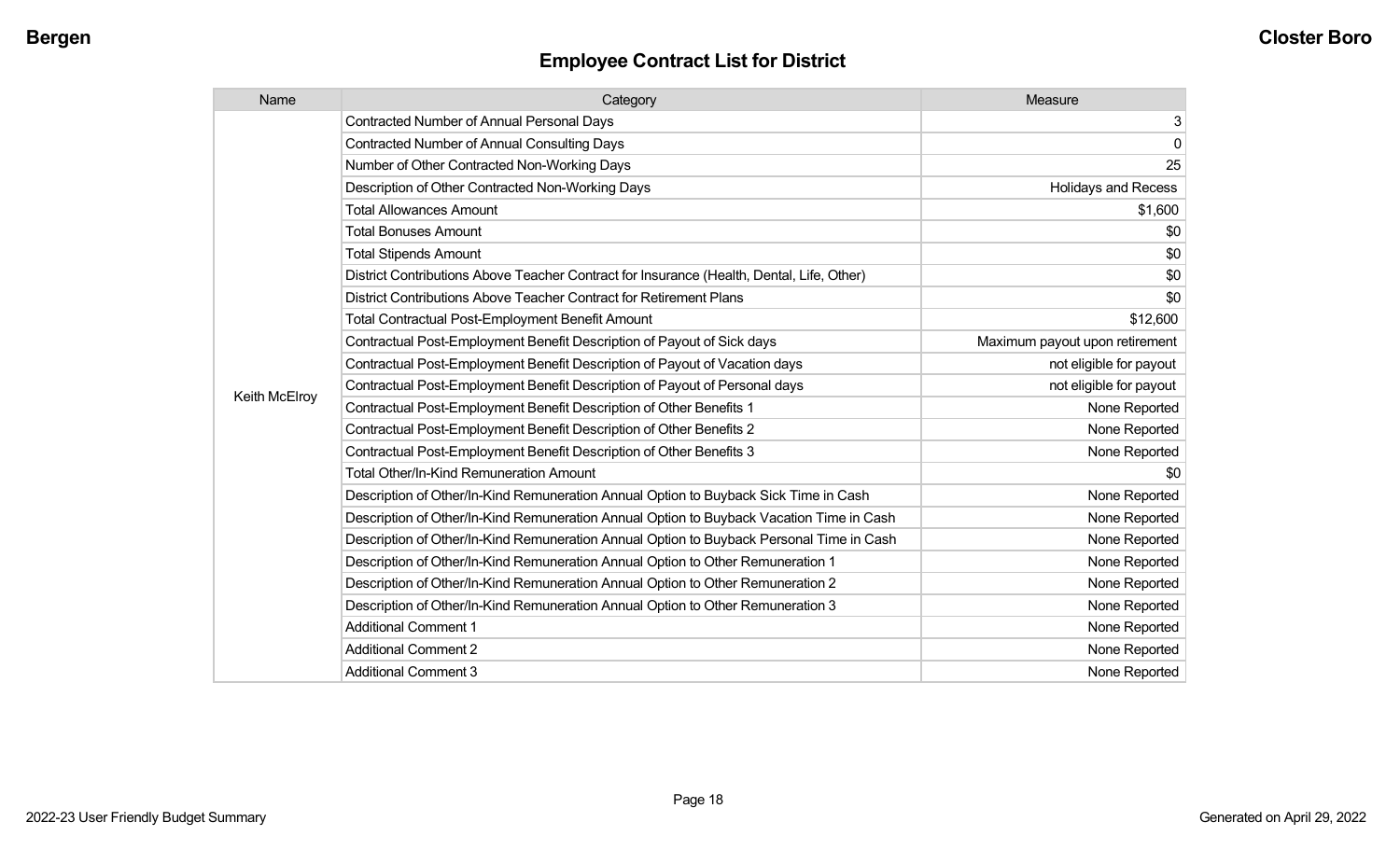| Name                | Category                                                                                  | Measure                                 |
|---------------------|-------------------------------------------------------------------------------------------|-----------------------------------------|
|                     | Job Title                                                                                 | Coordinator/Director/Manager/Supervisor |
|                     | Job Title II                                                                              | <b>Special Services</b>                 |
|                     | <b>Base Annual Salary Amount</b>                                                          | \$144,107                               |
|                     | Full-Time Equivalent (FTE)                                                                | 1.0                                     |
|                     | <b>Shared with Another District?</b>                                                      | N                                       |
|                     | <b>Shared County</b>                                                                      | None Reported                           |
|                     | <b>Shared District</b>                                                                    | None Reported                           |
|                     | <b>Job Title Other District</b>                                                           | None Reported                           |
|                     | Member of Collective Bargaining Unit (CBU)?                                               | N                                       |
|                     | <b>Beginning Date of Contract</b>                                                         | 07/01/21                                |
|                     | <b>End Date of Contract</b>                                                               | 06/30/22                                |
|                     | <b>Contracted Number of Annual Work Days</b>                                              | 260                                     |
|                     | <b>Contracted Number of Annual Vacation Days</b>                                          | 20                                      |
|                     | <b>Contracted Number of Annual Sick Days</b>                                              | 12                                      |
| Patricia Eichenlaub | <b>Contracted Number of Annual Personal Days</b>                                          | 3                                       |
|                     | <b>Contracted Number of Annual Consulting Days</b>                                        | $\Omega$                                |
|                     | Number of Other Contracted Non-Working Days                                               | 25                                      |
|                     | Description of Other Contracted Non-Working Days                                          | <b>Holidays and Recess</b>              |
|                     | <b>Total Allowances Amount</b>                                                            | \$1,600                                 |
|                     | <b>Total Bonuses Amount</b>                                                               | \$0                                     |
|                     | <b>Total Stipends Amount</b>                                                              | \$0                                     |
|                     | District Contributions Above Teacher Contract for Insurance (Health, Dental, Life, Other) | \$0                                     |
|                     | District Contributions Above Teacher Contract for Retirement Plans                        | \$0                                     |
|                     | <b>Total Contractual Post-Employment Benefit Amount</b>                                   | \$12,600                                |
|                     | Contractual Post-Employment Benefit Description of Payout of Sick days                    | Maximum payout upon retirement          |
|                     | Contractual Post-Employment Benefit Description of Payout of Vacation days                | not eligible for payout                 |
|                     | Contractual Post-Employment Benefit Description of Payout of Personal days                | not eligible for payout                 |
|                     | Contractual Post-Employment Benefit Description of Other Benefits 1                       | None Reported                           |
|                     | Contractual Post-Employment Benefit Description of Other Benefits 2                       | None Reported                           |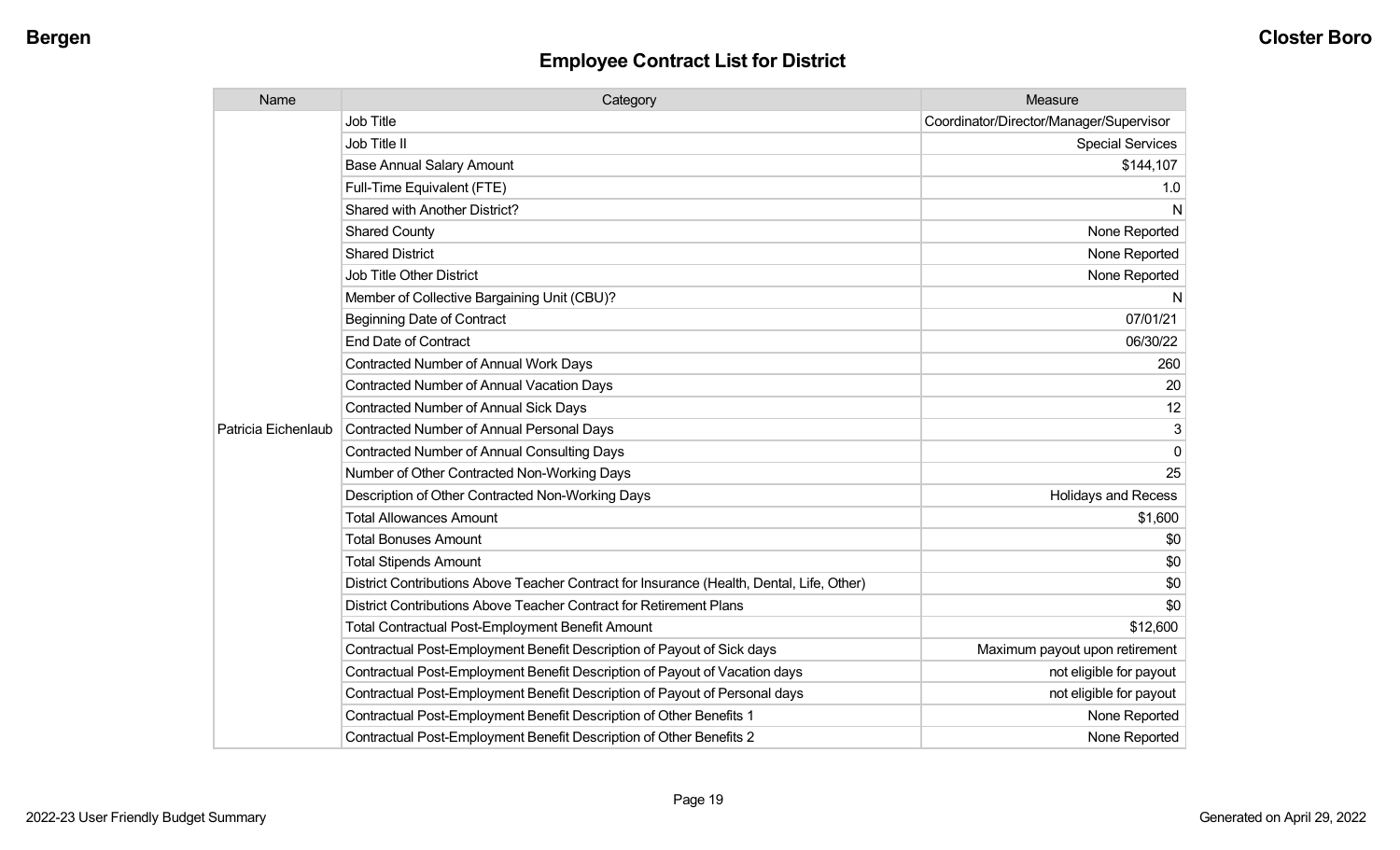| Name                | Category                                                                                 | Measure                                 |
|---------------------|------------------------------------------------------------------------------------------|-----------------------------------------|
|                     | Contractual Post-Employment Benefit Description of Other Benefits 3                      | None Reported                           |
|                     | Total Other/In-Kind Remuneration Amount                                                  | \$0                                     |
|                     | Description of Other/In-Kind Remuneration Annual Option to Buyback Sick Time in Cash     | None Reported                           |
|                     | Description of Other/In-Kind Remuneration Annual Option to Buyback Vacation Time in Cash | None Reported                           |
|                     | Description of Other/In-Kind Remuneration Annual Option to Buyback Personal Time in Cash | None Reported                           |
| Patricia Eichenlaub | Description of Other/In-Kind Remuneration Annual Option to Other Remuneration 1          | None Reported                           |
|                     | Description of Other/In-Kind Remuneration Annual Option to Other Remuneration 2          | None Reported                           |
|                     | Description of Other/In-Kind Remuneration Annual Option to Other Remuneration 3          | None Reported                           |
|                     | <b>Additional Comment 1</b>                                                              | None Reported                           |
|                     | <b>Additional Comment 2</b>                                                              | None Reported                           |
|                     | <b>Additional Comment 3</b>                                                              | None Reported                           |
|                     | Job Title                                                                                | Coordinator/Director/Manager/Supervisor |
|                     | Job Title II                                                                             | <b>Buildings and Grounds</b>            |
|                     | <b>Base Annual Salary Amount</b>                                                         | \$90,728                                |
|                     | Full-Time Equivalent (FTE)                                                               | 1.0                                     |
|                     | Shared with Another District?                                                            | N                                       |
|                     | <b>Shared County</b>                                                                     | None Reported                           |
|                     | <b>Shared District</b>                                                                   | None Reported                           |
|                     | Job Title Other District                                                                 | None Reported                           |
|                     | Member of Collective Bargaining Unit (CBU)?                                              | N                                       |
| Ralph Chappell      | <b>Beginning Date of Contract</b>                                                        | 07/01/21                                |
|                     | <b>End Date of Contract</b>                                                              | 06/30/22                                |
|                     | <b>Contracted Number of Annual Work Days</b>                                             | 260                                     |
|                     | <b>Contracted Number of Annual Vacation Days</b>                                         | 15                                      |
|                     | Contracted Number of Annual Sick Days                                                    | 12                                      |
|                     | Contracted Number of Annual Personal Days                                                | 3 <sup>1</sup>                          |
|                     | <b>Contracted Number of Annual Consulting Days</b>                                       | $\overline{0}$                          |
|                     | Number of Other Contracted Non-Working Days                                              | 16                                      |
|                     | Description of Other Contracted Non-Working Days                                         | <b>Holidays and Recess</b>              |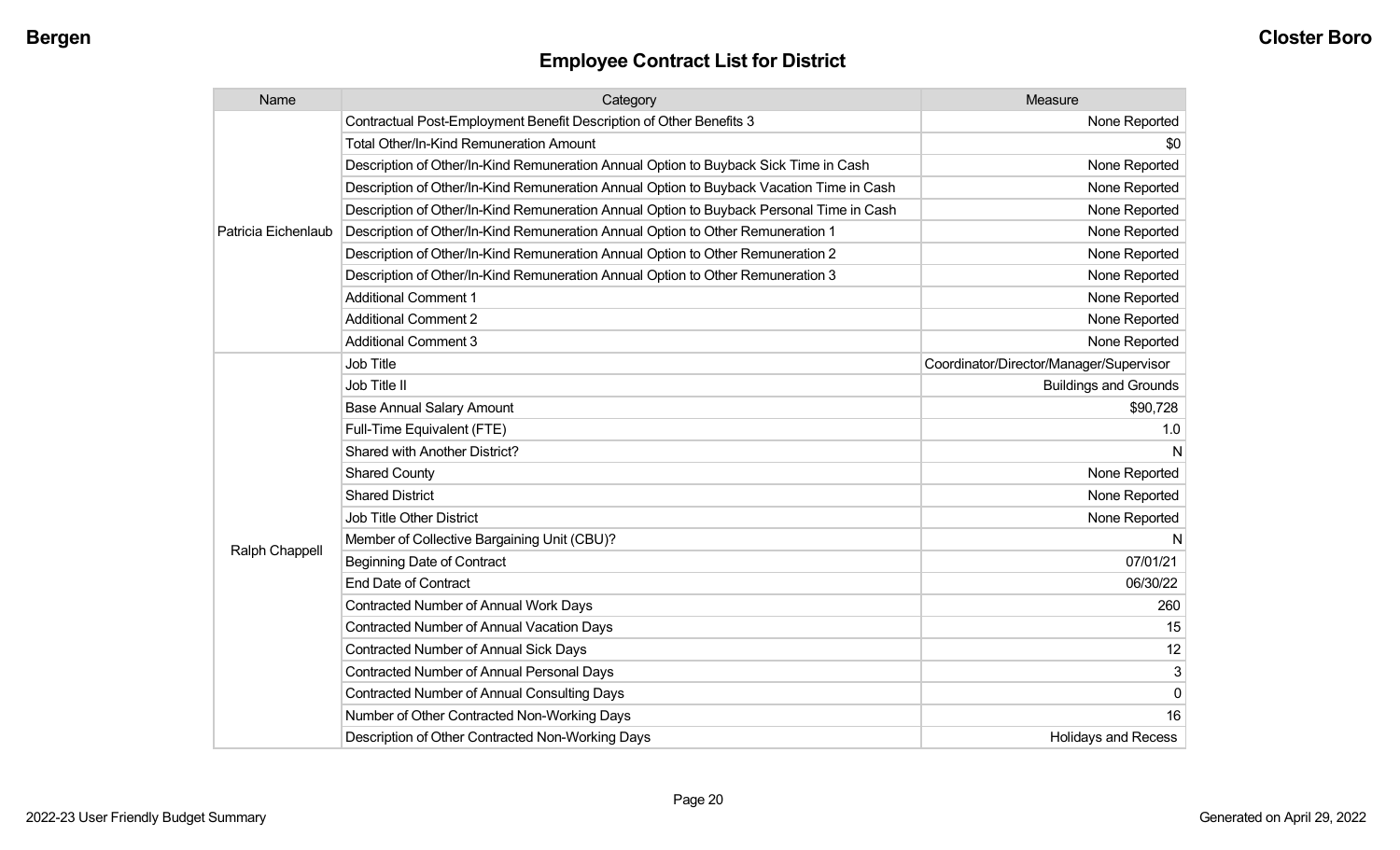| Name           | Category                                                                                  | Measure                 |
|----------------|-------------------------------------------------------------------------------------------|-------------------------|
|                | <b>Total Allowances Amount</b>                                                            | \$800                   |
|                | <b>Total Bonuses Amount</b>                                                               | \$0                     |
|                | <b>Total Stipends Amount</b>                                                              | \$0                     |
|                | District Contributions Above Teacher Contract for Insurance (Health, Dental, Life, Other) | \$0                     |
|                | District Contributions Above Teacher Contract for Retirement Plans                        | \$0                     |
|                | <b>Total Contractual Post-Employment Benefit Amount</b>                                   | \$0                     |
|                | Contractual Post-Employment Benefit Description of Payout of Sick days                    | not eligible for payout |
|                | Contractual Post-Employment Benefit Description of Payout of Vacation days                | not eligible for payout |
|                | Contractual Post-Employment Benefit Description of Payout of Personal days                | not eligible for payout |
|                | Contractual Post-Employment Benefit Description of Other Benefits 1                       | None Reported           |
|                | Contractual Post-Employment Benefit Description of Other Benefits 2                       | None Reported           |
| Ralph Chappell | Contractual Post-Employment Benefit Description of Other Benefits 3                       | None Reported           |
|                | <b>Total Other/In-Kind Remuneration Amount</b>                                            | \$0                     |
|                | Description of Other/In-Kind Remuneration Annual Option to Buyback Sick Time in Cash      | None Reported           |
|                | Description of Other/In-Kind Remuneration Annual Option to Buyback Vacation Time in Cash  | None Reported           |
|                | Description of Other/In-Kind Remuneration Annual Option to Buyback Personal Time in Cash  | None Reported           |
|                | Description of Other/In-Kind Remuneration Annual Option to Other Remuneration 1           | None Reported           |
|                | Description of Other/In-Kind Remuneration Annual Option to Other Remuneration 2           | None Reported           |
|                | Description of Other/In-Kind Remuneration Annual Option to Other Remuneration 3           | None Reported           |
|                | <b>Additional Comment 1</b>                                                               | None Reported           |
|                | <b>Additional Comment 2</b>                                                               | None Reported           |
|                | <b>Additional Comment 3</b>                                                               | None Reported           |
|                | Job Title                                                                                 | Superintendent          |
|                | Job Title II                                                                              | None Reported           |
|                | <b>Base Annual Salary Amount</b>                                                          | \$195,125               |
|                | Vincent McHale   Full-Time Equivalent (FTE)                                               | 1.0                     |
|                | Shared with Another District?                                                             | N                       |
|                | <b>Shared County</b>                                                                      | None Reported           |
|                | <b>Shared District</b>                                                                    | None Reported           |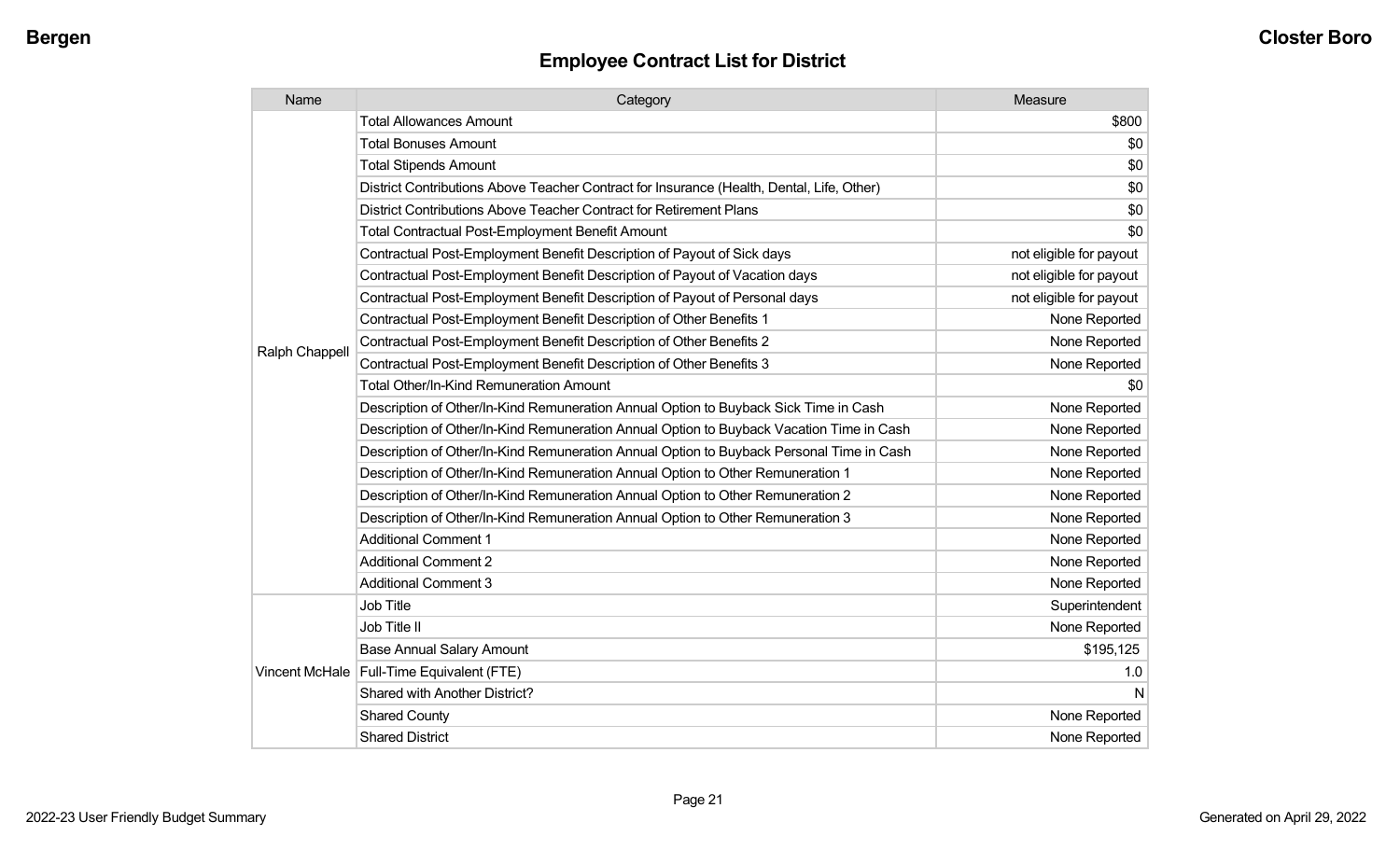| Name | Category                                                                                                   | Measure                        |
|------|------------------------------------------------------------------------------------------------------------|--------------------------------|
|      | <b>Job Title Other District</b>                                                                            | None Reported                  |
|      | Member of Collective Bargaining Unit (CBU)?                                                                | N,                             |
|      | <b>Beginning Date of Contract</b>                                                                          | 07/01/19                       |
|      | <b>End Date of Contract</b>                                                                                | 06/30/23                       |
|      | <b>Contracted Number of Annual Work Days</b>                                                               | 260                            |
|      | <b>Contracted Number of Annual Vacation Days</b>                                                           | 25                             |
|      | <b>Contracted Number of Annual Sick Days</b>                                                               | 12                             |
|      | Contracted Number of Annual Personal Days                                                                  | 3                              |
|      | <b>Contracted Number of Annual Consulting Days</b>                                                         | $\overline{0}$                 |
|      | Number of Other Contracted Non-Working Days                                                                | 25                             |
|      | Description of Other Contracted Non-Working Days                                                           | <b>Holidays and Recess</b>     |
|      | <b>Total Allowances Amount</b>                                                                             | \$7,000                        |
|      | <b>Total Bonuses Amount</b>                                                                                | \$0                            |
|      | <b>Total Stipends Amount</b>                                                                               | \$0                            |
|      | Vincent McHale   District Contributions Above Teacher Contract for Insurance (Health, Dental, Life, Other) | \$0                            |
|      | District Contributions Above Teacher Contract for Retirement Plans                                         | \$0                            |
|      | <b>Total Contractual Post-Employment Benefit Amount</b>                                                    | \$15,000                       |
|      | Contractual Post-Employment Benefit Description of Payout of Sick days                                     | Maximum payout upon retirement |
|      | Contractual Post-Employment Benefit Description of Payout of Vacation days                                 | not eligible for payour        |
|      | Contractual Post-Employment Benefit Description of Payout of Personal days                                 | not eligible for payout        |
|      | Contractual Post-Employment Benefit Description of Other Benefits 1                                        | None Reported                  |
|      | Contractual Post-Employment Benefit Description of Other Benefits 2                                        | None Reported                  |
|      | Contractual Post-Employment Benefit Description of Other Benefits 3                                        | None Reported                  |
|      | <b>Total Other/In-Kind Remuneration Amount</b>                                                             | \$0                            |
|      | Description of Other/In-Kind Remuneration Annual Option to Buyback Sick Time in Cash                       | None Reported                  |
|      | Description of Other/In-Kind Remuneration Annual Option to Buyback Vacation Time in Cash                   | None Reported                  |
|      | Description of Other/In-Kind Remuneration Annual Option to Buyback Personal Time in Cash                   | None Reported                  |
|      | Description of Other/In-Kind Remuneration Annual Option to Other Remuneration 1                            | None Reported                  |
|      | Description of Other/In-Kind Remuneration Annual Option to Other Remuneration 2                            | None Reported                  |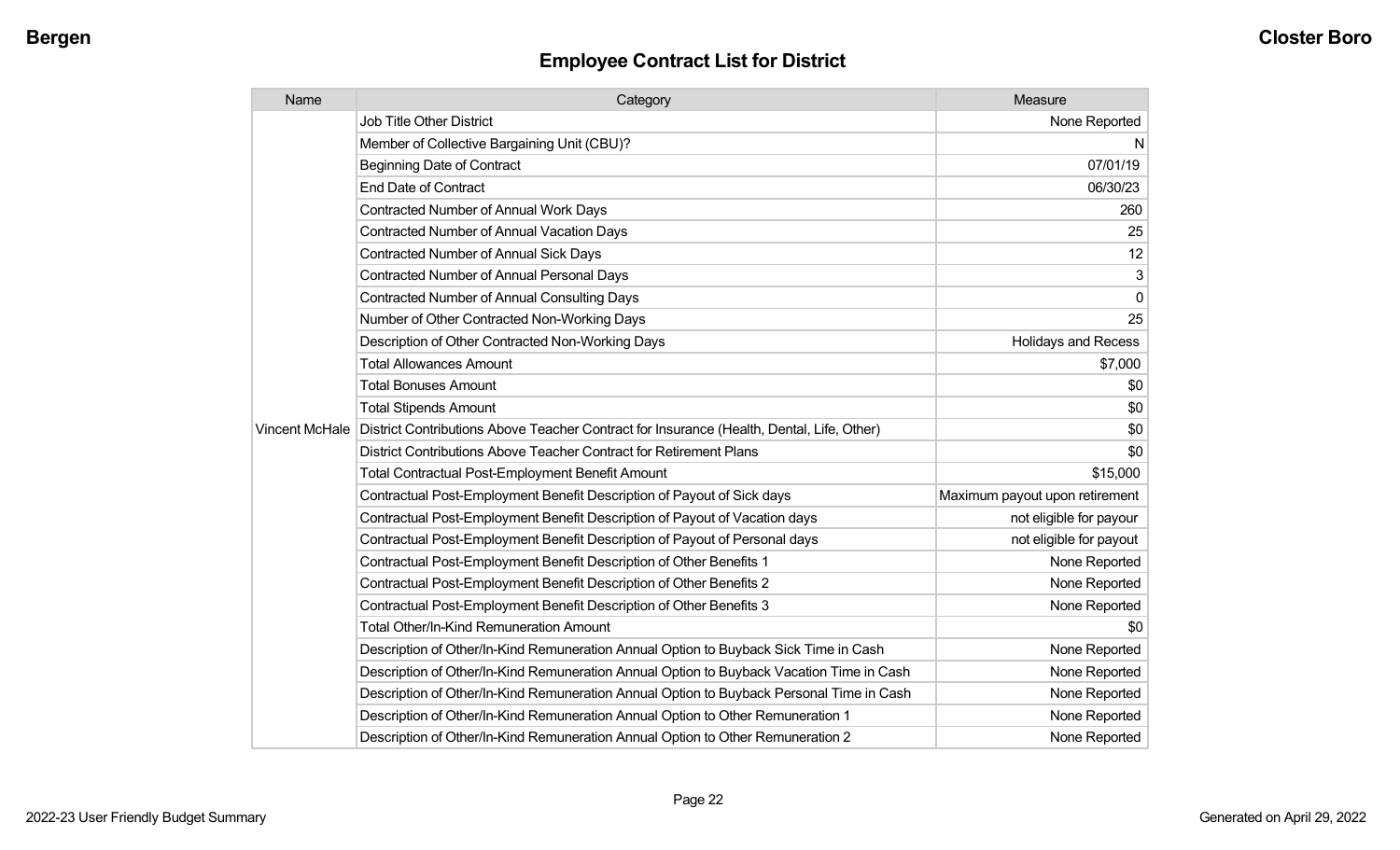| Name                   | Category                                                                                  | Measure                       |
|------------------------|-------------------------------------------------------------------------------------------|-------------------------------|
|                        | Description of Other/In-Kind Remuneration Annual Option to Other Remuneration 3           | None Reported                 |
| <b>Vincent McHale</b>  | <b>Additional Comment 1</b>                                                               | None Reported                 |
|                        | <b>Additional Comment 2</b>                                                               | None Reported                 |
|                        | <b>Additional Comment 3</b>                                                               | None Reported                 |
|                        | Job Title                                                                                 | <b>Information Technology</b> |
|                        | Job Title II                                                                              | None Reported                 |
|                        | <b>Base Annual Salary Amount</b>                                                          | \$110,108                     |
|                        | Full-Time Equivalent (FTE)                                                                | 1.0                           |
|                        | Shared with Another District?                                                             | N                             |
|                        | <b>Shared County</b>                                                                      | None Reported                 |
|                        | <b>Shared District</b>                                                                    | None Reported                 |
|                        | Job Title Other District                                                                  | None Reported                 |
|                        | Member of Collective Bargaining Unit (CBU)?                                               | N                             |
|                        | <b>Beginning Date of Contract</b>                                                         | 07/01/21                      |
|                        | <b>End Date of Contract</b>                                                               | 06/30/22                      |
|                        | <b>Contracted Number of Annual Work Days</b>                                              | 260                           |
| <b>Vincent Salvati</b> | <b>Contracted Number of Annual Vacation Days</b>                                          | 15                            |
|                        | Contracted Number of Annual Sick Days                                                     | 12                            |
|                        | <b>Contracted Number of Annual Personal Days</b>                                          | 3                             |
|                        | <b>Contracted Number of Annual Consulting Days</b>                                        | $\mathbf 0$                   |
|                        | Number of Other Contracted Non-Working Days                                               | 25                            |
|                        | Description of Other Contracted Non-Working Days                                          | <b>Holidays and Recess</b>    |
|                        | <b>Total Allowances Amount</b>                                                            | \$500                         |
|                        | <b>Total Bonuses Amount</b>                                                               | \$0                           |
|                        | <b>Total Stipends Amount</b>                                                              | \$0                           |
|                        | District Contributions Above Teacher Contract for Insurance (Health, Dental, Life, Other) | \$0                           |
|                        | District Contributions Above Teacher Contract for Retirement Plans                        | \$0                           |
|                        | <b>Total Contractual Post-Employment Benefit Amount</b>                                   | \$0                           |
|                        | Contractual Post-Employment Benefit Description of Payout of Sick days                    | not eligible for payout       |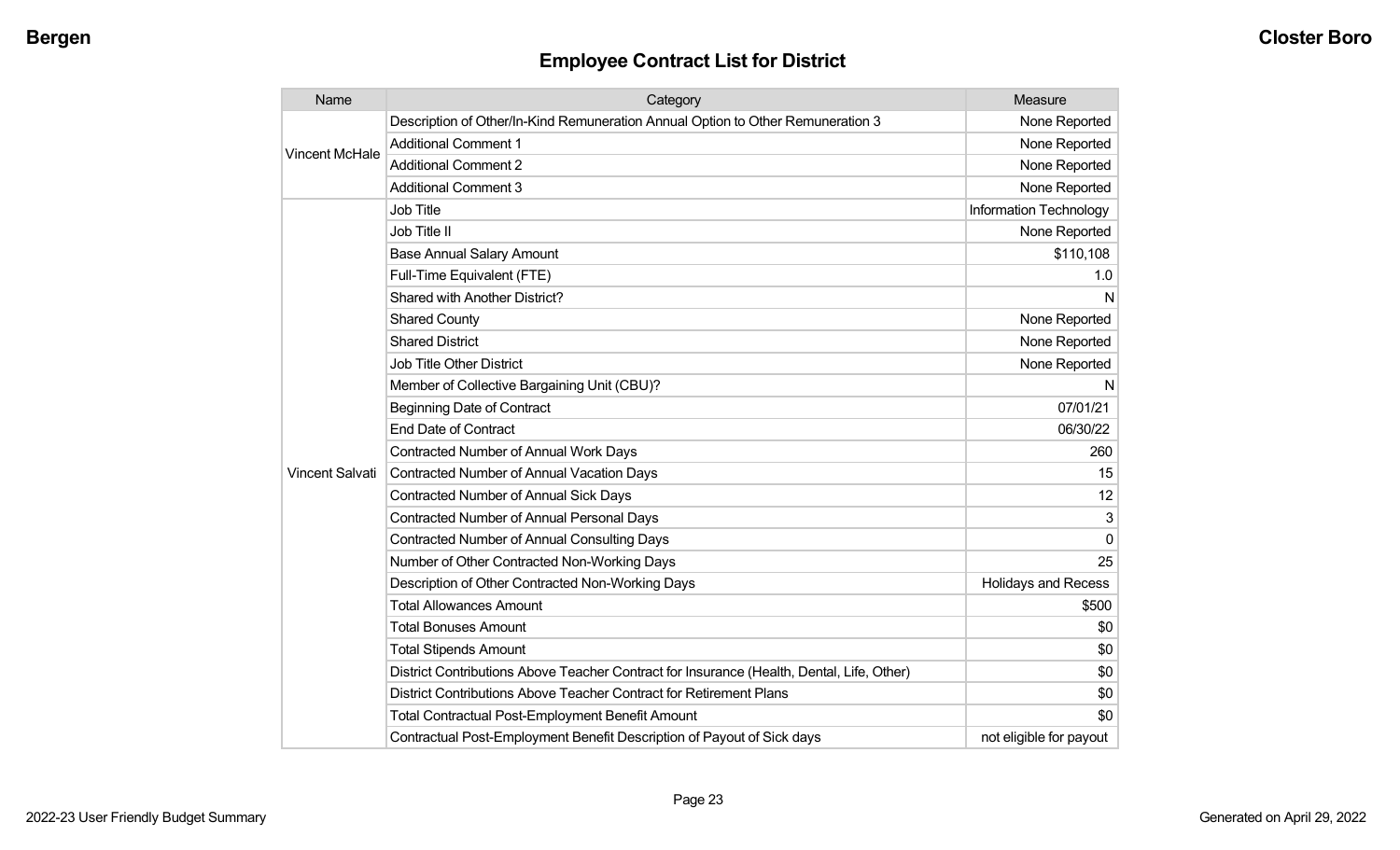| Name                  | Category                                                                                 | Measure                 |
|-----------------------|------------------------------------------------------------------------------------------|-------------------------|
|                       | Contractual Post-Employment Benefit Description of Payout of Vacation days               | not eligible for payout |
|                       | Contractual Post-Employment Benefit Description of Payout of Personal days               | not eligible for payout |
|                       | Contractual Post-Employment Benefit Description of Other Benefits 1                      | None Reported           |
|                       | Contractual Post-Employment Benefit Description of Other Benefits 2                      | None Reported           |
|                       | Contractual Post-Employment Benefit Description of Other Benefits 3                      | None Reported           |
|                       | Total Other/In-Kind Remuneration Amount                                                  | \$0                     |
|                       | Description of Other/In-Kind Remuneration Annual Option to Buyback Sick Time in Cash     | None Reported           |
| Vincent Salvati       | Description of Other/In-Kind Remuneration Annual Option to Buyback Vacation Time in Cash | None Reported           |
|                       | Description of Other/In-Kind Remuneration Annual Option to Buyback Personal Time in Cash | None Reported           |
|                       | Description of Other/In-Kind Remuneration Annual Option to Other Remuneration 1          | None Reported           |
|                       | Description of Other/In-Kind Remuneration Annual Option to Other Remuneration 2          | None Reported           |
|                       | Description of Other/In-Kind Remuneration Annual Option to Other Remuneration 3          | None Reported           |
|                       | <b>Additional Comment 1</b>                                                              | None Reported           |
|                       | <b>Additional Comment 2</b>                                                              | None Reported           |
|                       | <b>Additional Comment 3</b>                                                              | None Reported           |
|                       | <b>Job Title</b>                                                                         | Principal               |
|                       | Job Title II                                                                             | None Reported           |
|                       | <b>Base Annual Salary Amount</b>                                                         | \$155,688               |
|                       | Full-Time Equivalent (FTE)                                                               | 1.0                     |
|                       | Shared with Another District?                                                            | N                       |
|                       | <b>Shared County</b>                                                                     | None Reported           |
|                       | <b>Shared District</b>                                                                   | None Reported           |
| <b>William Tantum</b> | <b>Job Title Other District</b>                                                          | None Reported           |
|                       | Member of Collective Bargaining Unit (CBU)?                                              | N                       |
|                       | <b>Beginning Date of Contract</b>                                                        | 07/01/21                |
|                       | <b>End Date of Contract</b>                                                              | 06/30/22                |
|                       | <b>Contracted Number of Annual Work Days</b>                                             | 260                     |
|                       | Contracted Number of Annual Vacation Days                                                | 20                      |
|                       | <b>Contracted Number of Annual Sick Days</b>                                             | 12                      |